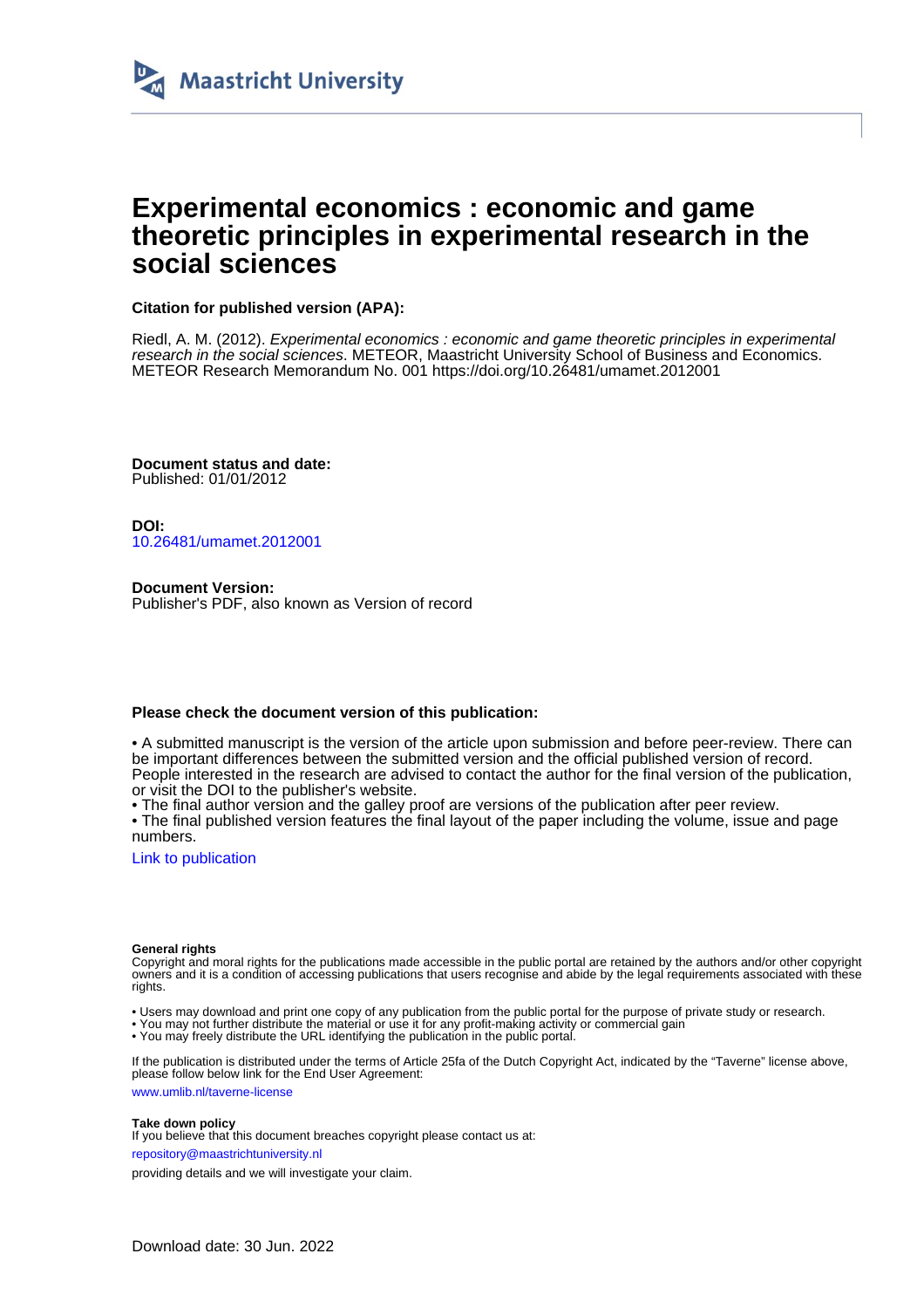

Arno Riedl

**Experimental Economics: Economic and Game Theoretic Principles in Experimental Research in the Social Sciences** 

RM/12/001

# **METEOR**

**Maastricht University School of Business and Economics** Maastricht Research School of Economics of Technology and Organization

P.O. Box 616 NL - 6200 MD Maastricht The Netherlands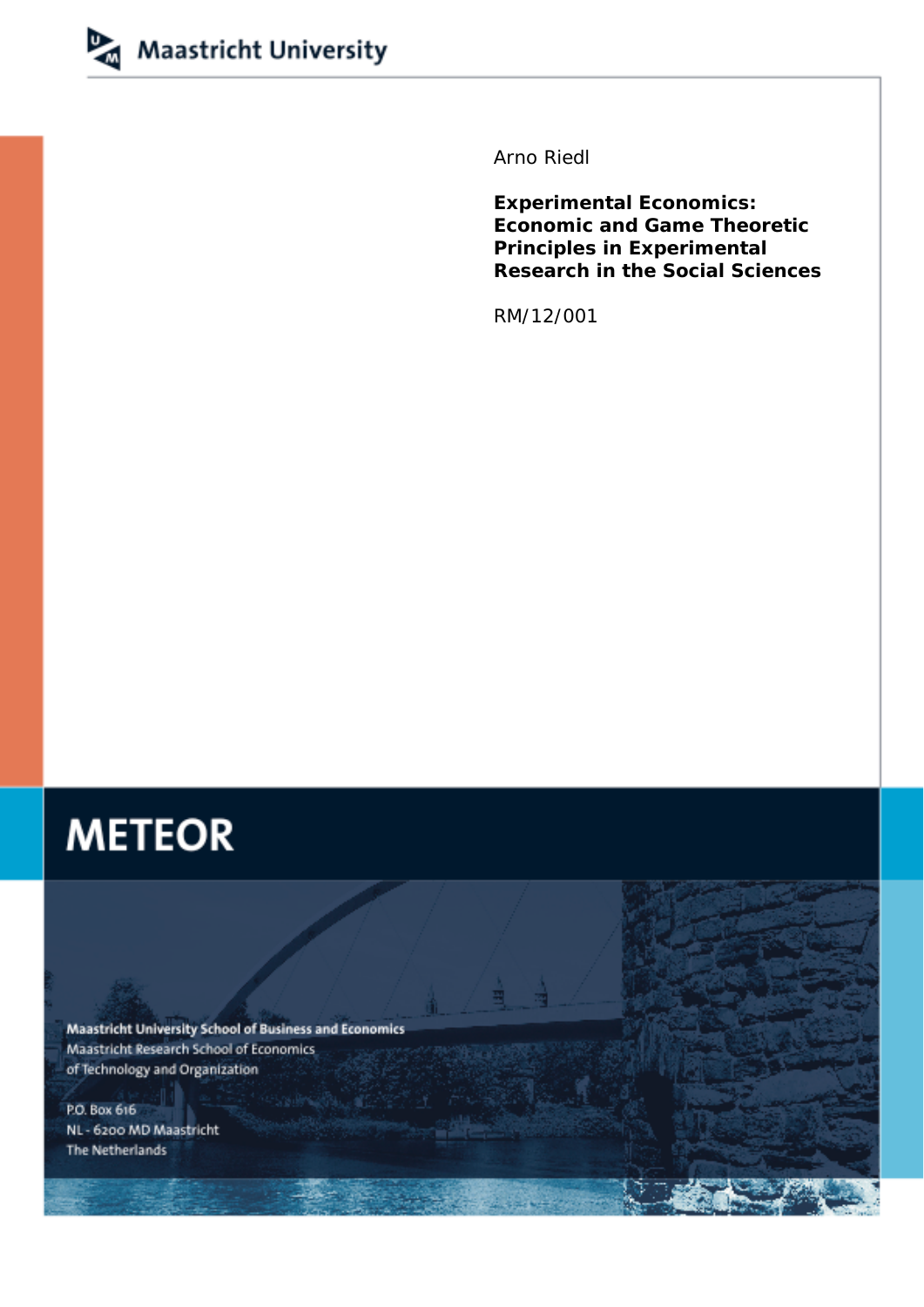# Experimental Economics: Economic and Game Theoretic Principles in Experimental Research in the Social Sciences

Arno Riedl<sup>∗</sup>

December 20, 2011

#### Abstract

Understanding individual and social decisions and how they are affected by the environment and institutional constraints is at the heart of the the social sciences. With the exception of psychology, traditionally in the social sciences empirical evidence is gathered via happenstance data. Such data are plagued with endogeneity problems and unobserved variables which make it difficult to draw causal inferences and reliably test theories. In the last thirty years laboratory experiments are increasingly adopted, especially in economics. Experimental economics research is often based on formal economic or game theoretical models with clear-cut rules which allow unambiguous inferences from changes in environmental variables. This model-based approach is tightly linked to two principles of experimental economics: the use of task related (monetary) incentives and the proscription of deception. Experimental economics plays an important role in theory and model falsification as well as in digging up behavioral regularities in individual and interactive decision making. Research in experimental economics was instrumental in the development of new models of other-regarding preferences, boundedly rational reasoning, adaptive learning, and 'noisy' equilibrium models. The toolbox of economics experiments informs research in decision neuroscience and is also applied in many other fields of the social sciences. Undoubtedly, experimental economics will continue to challenge newly emerging models and suggest new theories of human behavior and keep on to significantly contribute to knowledge in the social sciences.

*Keywords*: experimental economics, methodology, no deception, incentives, game theory *JEL codes*: C7, C9, D03, D87

<sup>∗</sup>Arno Riedl: CESifo, IZA, Netspar, and Maastricht University, Department of Economics (AE1), P.O. Box 616, 6200 MD Maastricht, the Netherlands, a.riedl@maastrichtuniversity.nl.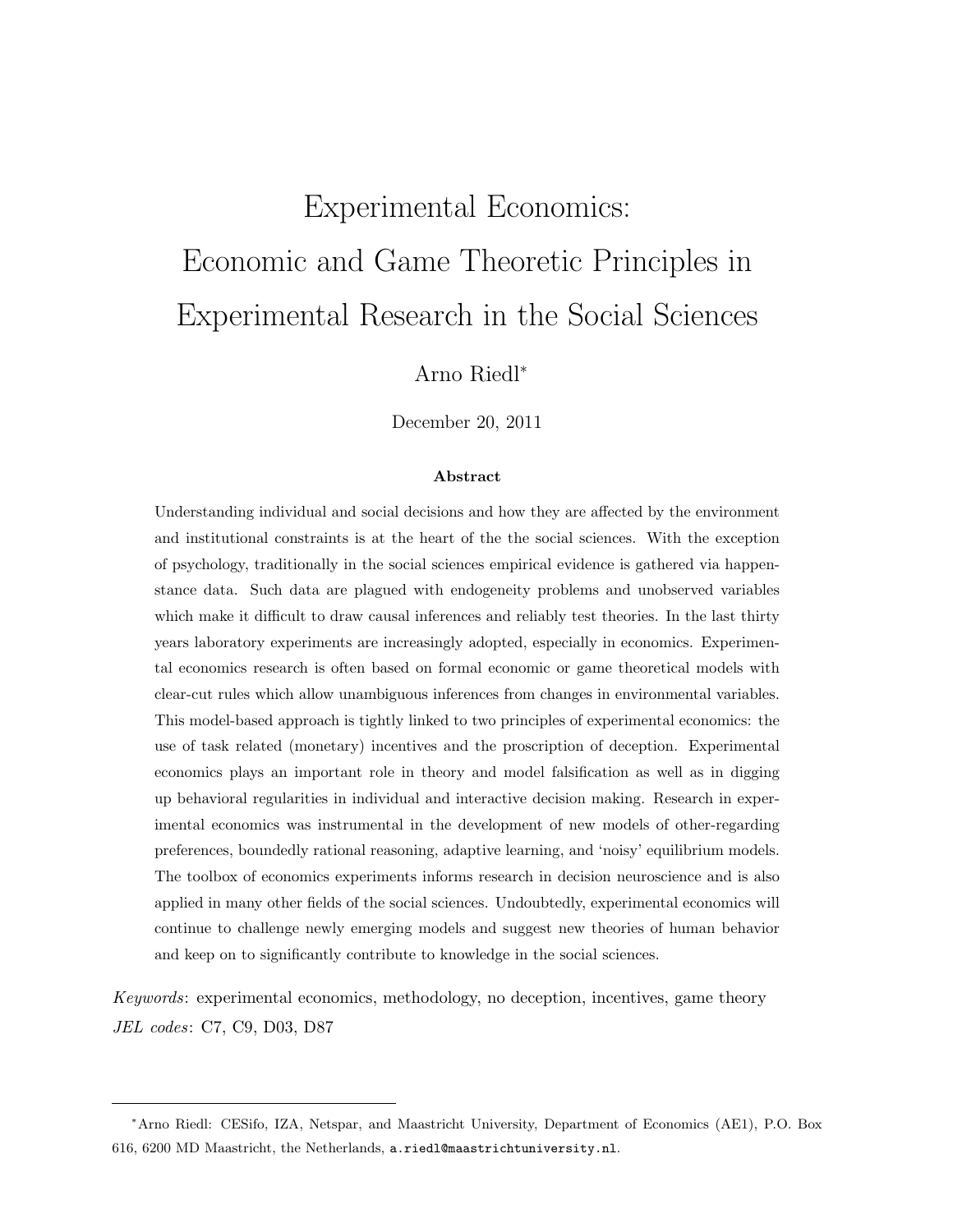## 1 INTRODUCTION

Experimental economics applies experimental methods, utilizing economic and game theoretic principles, to study individual and social decision situations that are of economic and social interest. Until the 1980s economics was considered a non-experimental science and the few experimental studies that had been carried out were largely ignored by the economic profession as well as the other social sciences. Since then, however, experimental economics research is on the rise and the number of publications in peer-reviewed journals is growing exponentially. Nowadays, a search using the terms experimental economics returns about 31200 hits on Google Scholar. This is clear evidence for the success of the field but also makes it impossible to provide a comprehensive review of the whole field here.

Therefore, the following set-up is chosen. First, a brief history is given of research that could be subsumed under the term experimental economics, spanning from the 18th century until today. Second, two axioms of the experimental economics research method, which distinguishes it from most experiments in the other social sciences, especially psychology, are presented and discussed: the use of task related (monetary) incentives and the norm of not deceiving experimental subject. It is argued that these axioms are implied by the widespread good practice in experimental economics to implement (formal) economic or game theoretic models in the experimental laboratory and to use these models to predict outcomes. Third, the important role experimental economics played and is playing in theory testing and theory suggesting is discussed using three different sets of experiments and games. In this way some of the important key aspects of experimental economics are highlighted.

# 2 A BRIEF HISTORY - FROM NON-EXPERIMENTAL TO EXPERIMENTAL SCIENCE

According to Alvin E. Roth, the beginning of experimental economics could be placed in the eighteenth century, when the Bernoulli brothers applied a (quasi-)experimental method to decision problems under risk (reference<sup>[1](#page-18-0)</sup> (chapter 1)). Specifically, it is reported that Nicholas Bernoulli tried out the "St. Petersburg Gamble"<sup>[2](#page-18-1)</sup> as a hypothetical exercise on fellow mathematicians. This is a gamble where a fair coin is tossed until head shows up. The earnings depend on the number of trials needed for this to happen. In a popular version the earnings are parameterized in the following way: if the winning side is scored on the first trial earnings are USD 2, if scored on the second trial USD 4, if scored on the n-th trial USD  $2^n$ . Since this happens with probabilities  $1/2$ ,  $1/4$ ,  $1/2<sup>n</sup>$ , respectively, the expected earnings are the infinite sum of 1's, that is, infinity. Perhaps not surprisingly, Bernoulli's fellows were not willing to pay an infinite sum of money for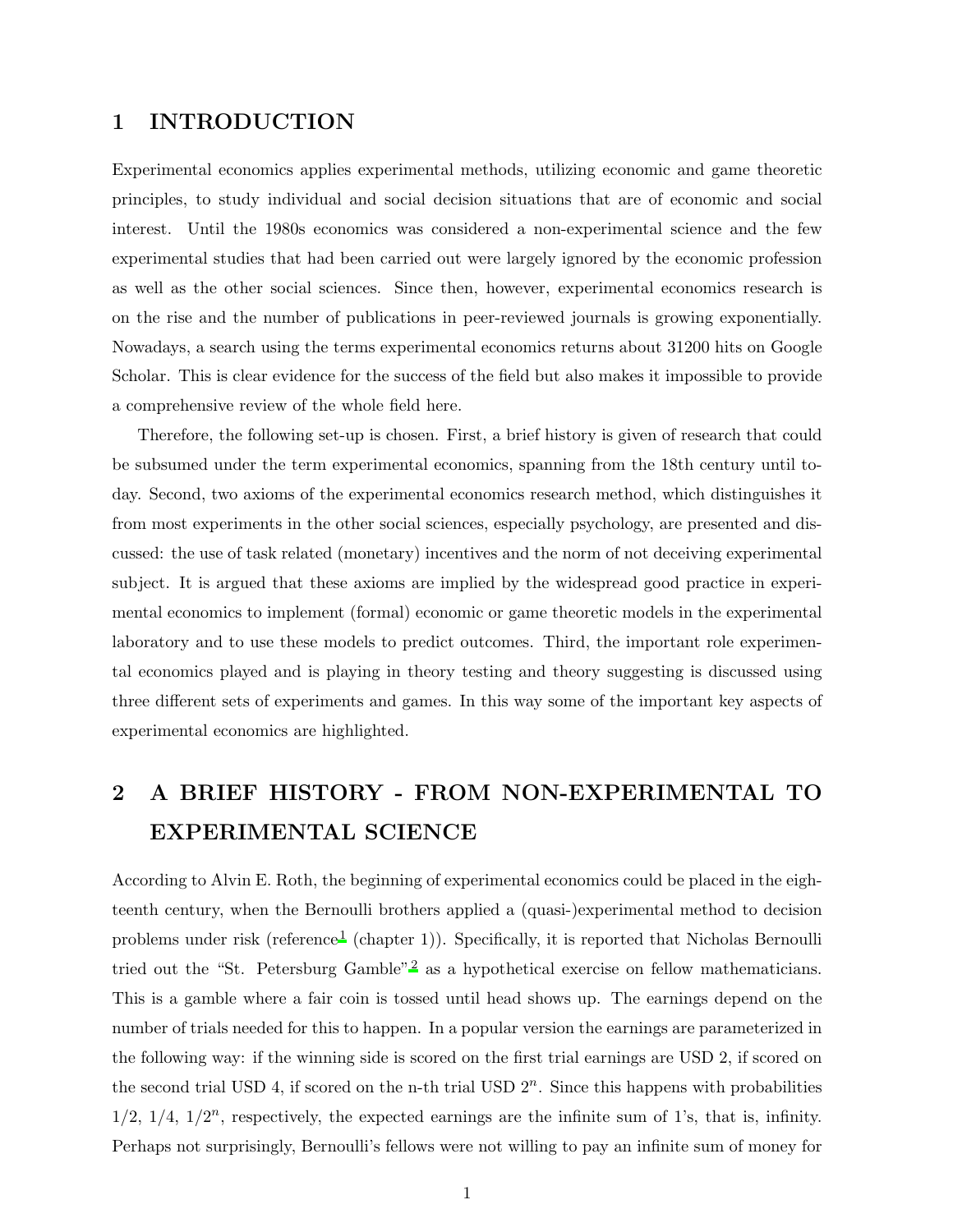participating in this gamble. Besides the historical accounts and despite the age and prominence of the St. Petersburg problem, documented controlled experimental tests of the problem are scarce. The few available studies<sup>[3](#page-18-2)[–5](#page-18-3)</sup>, however, conform to the folk wisdom that people are rarely willing to pay more than USD 4 for playing the gamble<sup>[6](#page-18-4)</sup>. Puzzled by the discrepancy between the expected value and the intuitive upper bound people would and should be willing to pay, the Bernoulli's developed a pre-version of expected utility with decreasing marginal utility. That is they introduced risk aversion into decision theory. Therefore, the hypothetical St. Petersburg experiment may be regarded as a first instance where experimental results were informative for theory building in the social sciences. This also relates to the important role of experimental economics as theory suggesting, which will be exemplified with more examples below.

Bardsley et al. identify philosopher David Hume as "another candidate for the experimental economist's Hall of Fame" (reference<sup>[7](#page-18-5)</sup>, p.4) because he suggested the use of experiments for a better understanding of human ideas and reasonings. Other early accounts of influence of experimental findings on economic thinking can be found in the work of the pioneers of neoclassical economic theory and the marginal revolution in economics<sup>[8](#page-18-6)[,9](#page-18-7)</sup>. Their ideas were inspired by the diminishing marginal relationship between stimuli and sensations identified in early experimental studies in psychology (reference<sup>[7](#page-18-5)</sup>, p.5).

Despite these early accounts that experiments can produce useful and informative results for social sciences research and, in particular, economics, it was considered a non-experimental science for the largest part of the twentieth century. Such skepticism regarding the experimental method was also prevailing in related social sciences, as sociology and political science, where individual decisions and aggregate outcomes are shaped by (social) interaction. Generally, it was thought to be impossible to artificially create environments – in the laboratory or the field – that could reflect politically, socially, or economically relevant factors in a way that could generate scientifically sound and societally and economically relevant results. Economics, in particular, was assumed to be doomed to rely on observations collected in naturally occurring situations or on happenstance data generated by (un)intended natural experiments. This predominant view is frequently illustrated by a quote of the 1976 Nobel laureate in economic science Milton Friedman who wrote in 1953: "Unfortunately, we can seldom test particular predictions in the social sciences by experiments explicitly designed to eliminate what are judged to be the most important disturbing influences. Generally, we must rely on evidence cast up by the 'ex-periments' that happen to occur." (reference<sup>[10](#page-18-8)</sup>, p.10). Most prominent economists (see, e.g., reference<sup>[11](#page-19-0)</sup>) held a similar view up to the mid-eighties of the last century, thereby expressing the attitude of the overwhelming majority of active researchers in economics and the social sci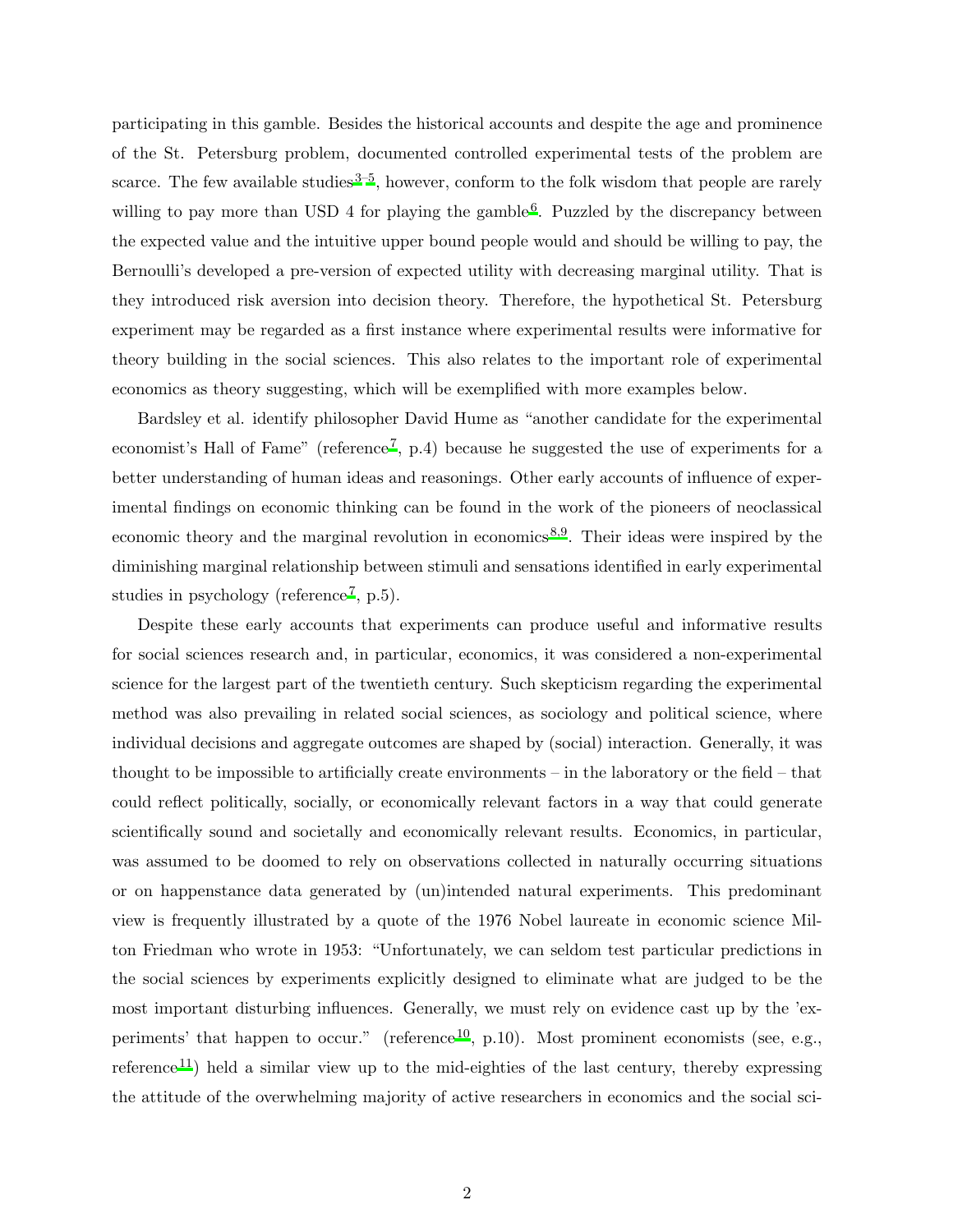ences at this time. Some still hold this denying view<sup>[12](#page-19-1)</sup>, while others have radically changed their opinion already in the 1990's by attesting experimental economics to be an "exciting new development." (reference  $^{13}$  $^{13}$  $^{13}$ , p.5).

The first 'modern type' economics experiments were conducted in the 1930's by psycho-physicist Thurstone<sup>[14](#page-19-3)</sup> which were published in a psychology journal. The publication of an economics experiment in a leading economics journal did not occur before 1948 when Edward H. Chamberlain published his test on whether markets work efficiently<sup>[15](#page-19-4)</sup>, which was largely ignored by the community, however. Nevertheless, in the 1950s and 1960s publications of lab experiments in economic journals witnessed a slow growth<sup>[16](#page-19-5)[–19](#page-19-6)</sup> that strongly accelerated later, especially from the 1980s onwards. (For detailed evidence, see reference<sup>[20](#page-19-7)</sup> and reference<sup>[7](#page-18-5)</sup>, chapter 1.) The significance of economics experiments was publicly recognized at the beginning of the 21st century with awarding the Nobel prize in economic sciences 2002 to Vernon Smith "for having established laboratory experiments as a tool in empirical economic analysis" who shared the prize with psychologist Daniel Kahneman "for having integrated insights from psychological research into economic science"<sup>[21](#page-19-8)</sup>. A second important recognition for the use of economics experiments in not only economics but also political science constitutes the Nobel prize in economic sciences 2009 awarded to Elinor Ostrom who uses experiments in many of her studies on the governance of the commons<sup>[22](#page-19-9)[,23](#page-19-10)</sup>. Nowadays the methods and tools of experimental economics are widely accepted in the social sciences and its success in terms of delivering new insights for economics and beyond undeniable.

## 3 PRINCIPLES IN EXPERIMENTAL ECONOMICS

Traditionally research in economics is a strongly driven by theory and formal modeling. This tradition also echoes in experimental economics in, for instance, the fact that many of the pioneers of experimental economics are theorists by training. Moreover, and more importantly, it is common practice in experimental economics to implement experimental designs (aka as 'paradigms' in experimental psychology) that closely resemble (game) theoretical models. The closeness of resemblance differs across experiments but it is fair to say that being theory- or model-based unites a large class of economics experiments.

## 3.1 The use of monetary incentives

Metaphorically speaking, an economics experiment is an economic decision situation or game that materializes in the laboratory. However, theoretical models are abstract and economic decision situations are real in the sense that real people make real decisions and real payoffs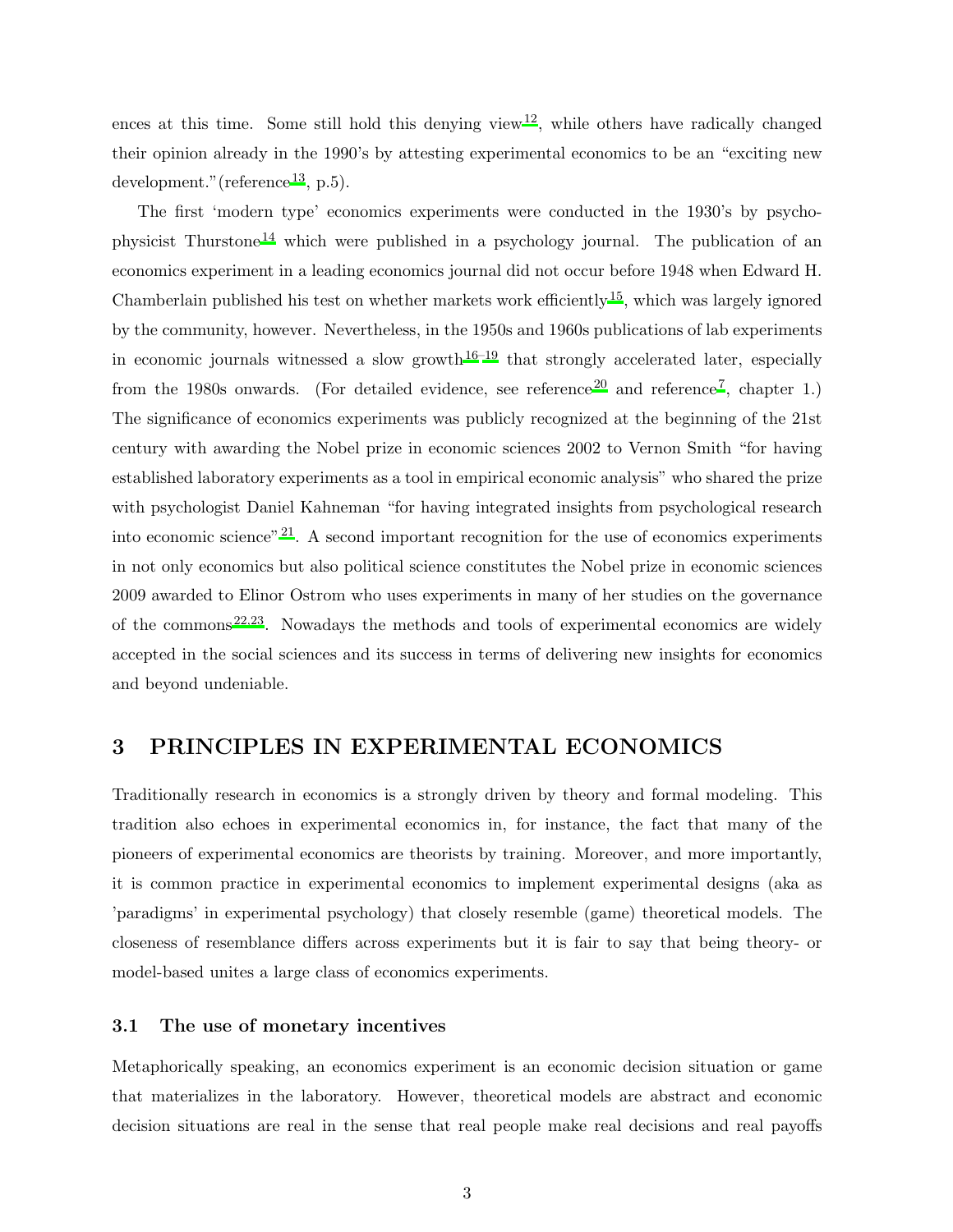and earnings are implicated  $24$ . Therefore, an important problem to be solved is how one can translate an abstract model into a real laboratory decision situation. The solution to this problem is provided by Vernon Smith's induced values theory.[25](#page-19-12) The theory can be illustrated in the framework of a classical market experiment testing the predictive power of the competitive theory of supply and demand. In such an experiment buyers and sellers 'meet' on an anonymous market to trade goods at mutual benefit. In the laboratory buyers and sellers are students and the goods to be traded are, for instance, red and blue paper strips, which are intrinsically worthless. One task of the experimenter is to induce value into the paper strips. In addition, since competitive market theory is silent about other elements that may influence trading behavior, like mood, boredom or fun from experiment participation, envy and fairness regarding the other participants, etc., the experimenter needs to have control over the subjects' preferences. That is, the homegrown preferences subjects bring to the laboratory must be neutralized and the new induced preferences should be the sole (or at least most important) motivation for trading paper strips. To achieve this, a reward medium, usually money,  $m = m_0 + \Delta m$  is introduced, where  $m_0$  subsumes a subject's wealth net of the money received in the experiment, which is given by  $\Delta m$ . A subject's unobservable preferences can be denoted by a function  $V(m_0 + \Delta m, z)$  where z stands for all elements save money a subject may derive (dis)utility from. To achieve control over a subject's preferences the experimenter has to guarantee that three assumptions are satisfied. (1) Monotonicity: everything else equal, subjects always prefer more over less money  $m$ . That is, the marginal utility of money  $\partial V/\partial m$  is strictly positive for all feasible combinations of  $(m, z)$ . (2) Salience: the monetary earnings  $\Delta m$  of a subject received in the experiment depend on the decisions of the subject. That is, earnings in the experiment are not a flat fee but task related. (3) Dominance: any changes in a subject's unobserved utility from decisions in the experiment stems predominantly from the change in money income  $\Delta m$ . That is, the influence of the unobservable other elements  $z$  in the utility function on behavior in the experiment are negligible.

To see that under these assumptions the experimenter can indeed induce preferences over red and blue paper strips, consider that subjects in the experiment are paid according to their final holdings of red paper strips, x, and blue paper strips, y. (This example is a version of the example in reference<sup>[26](#page-20-0)</sup>.) The experimenter wants to induce a utility function  $U(x, y)$  which is represented by the subject's reward matrix  $R(x, y) = \Delta m$ . Hence, a subject's true unobserved preferences are represented by  $V(m_0 + \Delta m, z) = V(m_0 + U(x, y), z)$ . In order to induce the utility function  $U(x, y)$  it needs to be satisfied that the marginal trade-off between x and y are the same for  $V(x, y)$  and  $U(x, y)$ , because then and only then  $R(x, y)$  overwrites the subject's homegrown preferences and choices between red and blue paper strips depend only on the induced utility function  $U(x, y)$ . To show that the marginal trade-offs are indeed the same it is necessary and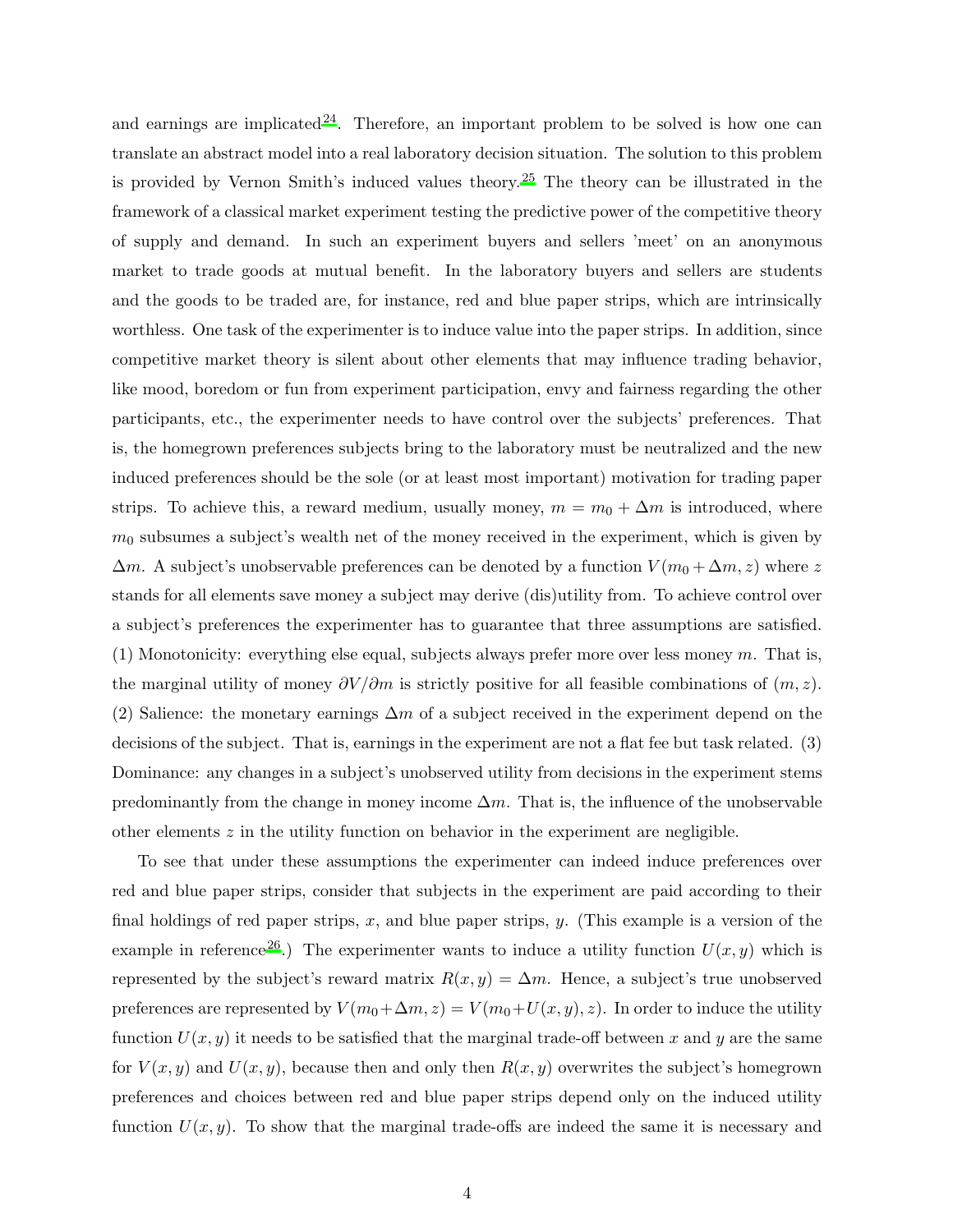sufficient to show that the marginal rate of substitutions  $(MRS)$  between x and y, that is the ratio of marginal utilities between  $x$  and  $y$ , are the same for  $V$  and  $U$ :

$$
MRS_{x,y}^V = \frac{\frac{\partial V}{\partial x}}{\frac{\partial V}{\partial y}} = \frac{\frac{\partial V}{\partial m} \frac{\partial U}{\partial x} + \frac{\partial V}{\partial z} \frac{\partial z}{\partial x}}{\frac{\partial V}{\partial m} \frac{\partial U}{\partial y} + \frac{\partial V}{\partial z} \frac{\partial z}{\partial y}} = \frac{\frac{\partial V}{\partial m} \frac{\partial U}{\partial x}}{\frac{\partial V}{\partial m} \frac{\partial U}{\partial y}} = \frac{\frac{\partial U}{\partial x}}{\frac{\partial U}{\partial y}} = MRS_{x,y}^U
$$

The first equality sign is the definition of the MRS between x and y for utility function V. The second equality holds because saliency guarantees that  $\partial U/\partial x$  and  $\partial U/\partial y$  are not zero. The third equation holds by approximation because of dominance,  $\partial z/\partial x \approx \partial z/\partial y \approx 0$ . The fourth equation is obtained through monotonicity,  $\partial V/\partial m > 0$ , and the fifth is again the definition of the  $MRS$  between x and y, now for utility function U.

The first two assumptions of induced values theory are easily satisfied. Everything else equal, there are not many people who dislike to have more money and saliency is controlled by the experimenter. The third assumption, however, may be problematic if, for instance, subjects take the earnings of others into account. This potential problematic of earnings comparisons or fairness considerations for induced values theory was also recognized by Smith himself. He argues, though, that it can be easily avoided by "the experimental condition of 'incomplete informa-tion' "(reference<sup>[25](#page-19-12)</sup>, p.278). That is, by not informing subjects about the earnings contingencies of other subjects. This solution is indeed successfully used in experimental market experiments where prices and quantities converge faster to the predicted competitive equilibrium with incom-plete than with complete information about earnings contingencies<sup>[27](#page-20-1)</sup>. Yet, this is not an overall solution because in many interesting situations people know each others earnings contingencies and often even each others actual earnings. Yet, the potential weakness of the third assumption turns out to be an actual strength. In fact, it allows researchers who are interested in people's social motivations, which are comprised in the variable  $z$ , to use monetary rewards to test the strength of these motivations by changing the monetary trade-off between ones own earnings and the earnings of others. Andreoni and Miller<sup>[28](#page-20-2)</sup>, for instance, exploit this possibility in order to construct, test, and estimate people's preferences for altruism. Their starting pointing is the well-known dictator game<sup>[29](#page-20-3)-31</sup>, where one subject, the dictator, can share or not money with another subject, the recipient. If the dictator is a rational selfish money maximizer she should keep all and give nothing. This is not observed, however. In shares of the total amount to be allocated, the dictator's average allocations to the recipient varies between 10 and 52 percent, and the frequency of (near) equal splits varies between 4 and 44 percent, mainly depending on the strength of anonymity between dictator, recipient and experimenter (Table 2.4 in reference  $32$ ). Two interesting studies challenge the interpretation that giving in dictator games reflects altruistic preferences or a taste for fairness by pointing out that framing or experimenter demand effects may explain some of the seemingly altruistic behavior  $33,34$  $33,34$ .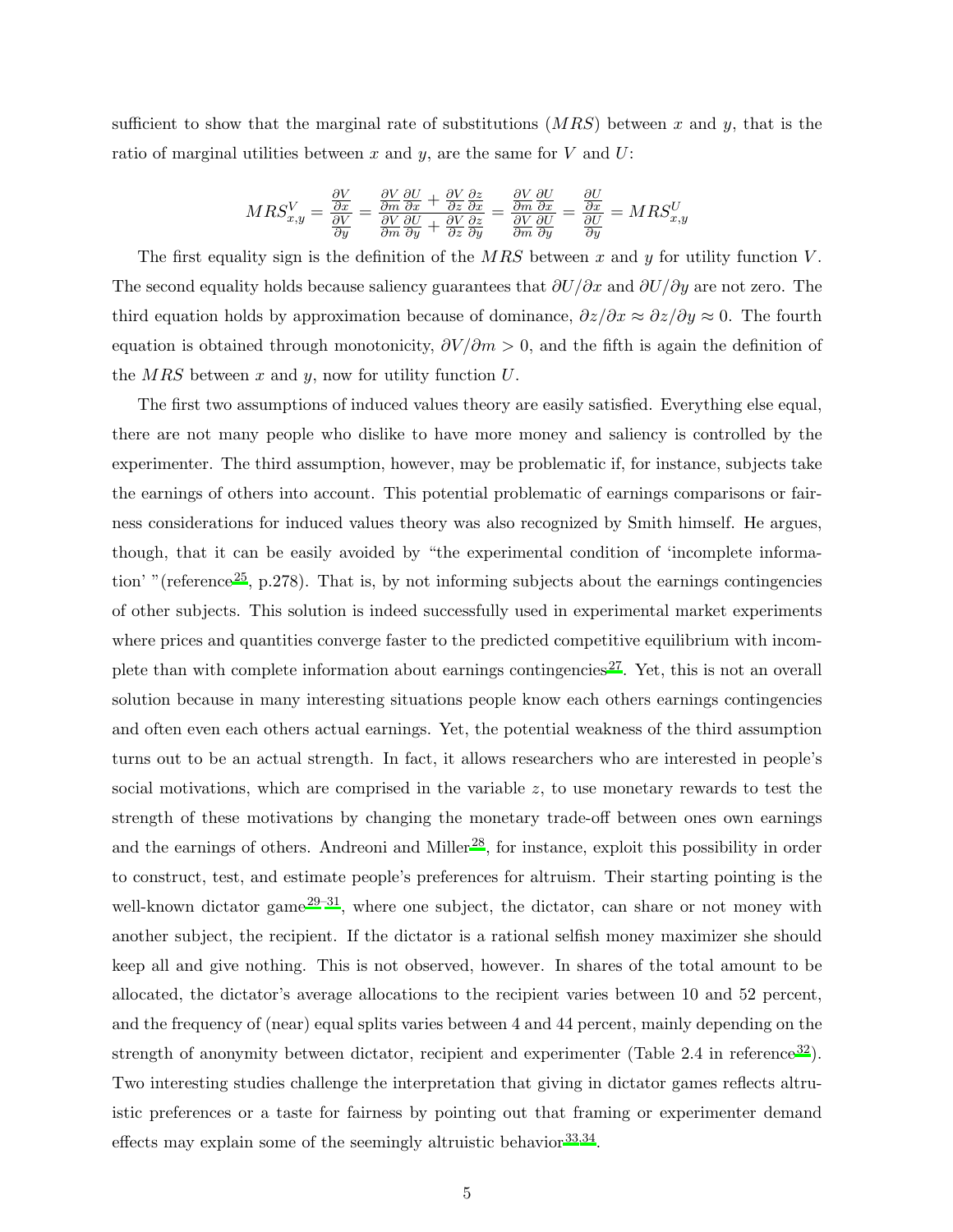Andreoni and Miller<sup>[28](#page-20-2)</sup> modify the standard dictator game experiment in two ways. First, they vary the amount to be allocated across different decisions within subjects. Second, while in the standard dictator game one unit of money kept has the same value to the dictator as one unit of money given has to the recipient, this relative value of money kept and money given varies in the modified game. For instance, in one variation one unit kept is worth USD 1 to the dictator but one unit given is worth USD 4 to the recipient. These variations in the amount to be allocated and the relative value of keep and give have the same interpretation as variations in the budget constraint and relative prices of goods in consumption choice. In the experiment the dictator's 'consumption' choice is between own earnings and earnings of the recipient. In this framework one can utilize the axioms of revealed preferences<sup>[35](#page-20-8)</sup> to construct preferences that are consistent with the observed choices. Using this approach the authors find that almost 100 percent of the participants' preferences obey to basic principles of rational decision theory or are, as the authors call it, rationally altruistic. Yet, being rational does not necessarily mean being selfishly money maximizing. In fact, only about a quarter of the subjects are strictly selfish money maximizers, the rest exhibits altruistic preferences at different degrees. In addition, about one-quarter of the subjects have preferences consistent with jealousy or spite. Other studies have also exploited the apparent 'weakness' of the third assumption of induced values theory to measure social or other-regarding and found that many people have a preference for efficiency<sup>[36](#page-20-9)</sup> but also that mixed motives could be important  $37$ . (For a survey on dictator game and other allocation experiments, see reference  $38$ .)

From such and other research it appears that the use of task related incentives has some clear advantages over purely hypothetical scenarios. The fact that almost all published experimental economics studies use task related incentives also indicates that there is a large agreement among economists that saliency is considered to be an important design feature of economics experiments. Indeed, studies show that behavior differs between experiments with and without task related incentives. For instance, data generated without monetary incentives tend to ex-hibit more noise<sup>[39](#page-20-12)</sup> and with money at stake people are less generous than when generosity is hypothetical<sup>[29](#page-20-3)</sup>. However, whether this implies that extrinsic monetary incentives are generally to be favored over no such incentives is a matter of debate not only between economists and psychologists<sup>[40](#page-21-0)</sup> but also among economists<sup>[7](#page-18-5)</sup>.

## 3.2 The norm of no deception

In experimental economics there is a strong norm against the use of deception, defined as actively misleading experimental subjects. Although nowhere formally formulated, the norm of no deception is so strong that it is basically impossible to publish an experimental study where the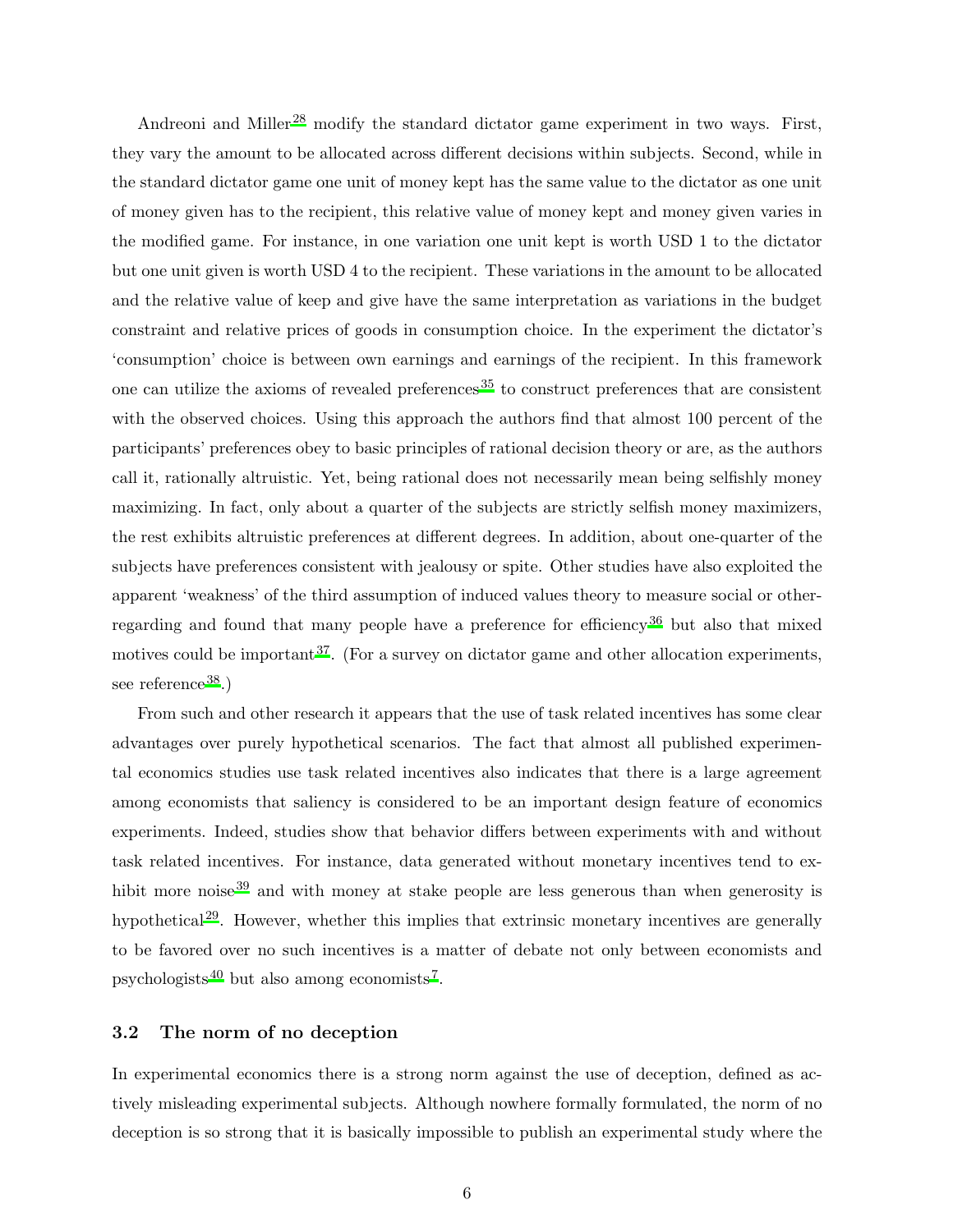norm is perceived to be violated in any peer-reviewed economics journal. In 2001, Hertwig and Ortmann[40](#page-21-0) estimated that only 0.17 out of 10 published experiments used deception and it is likely that this number is even smaller now.

The proposition that deception should not be used in experiments rests on two axioms. First, that trust between experimental subjects and the experimenter is fundamental for having control over an experimental setting. Experimental economics designs often implement a game or decision situation with clear rules, where it is important, in order to draw accurate inferences, that subjects understand *and* believe the rules, inclusive the implied consequences for earnings. The discussed modified dictator game can serve as an example. Among other things, the researchers were interested in the price effect on revealed altruism. A hypothesis was that, if it is relatively more costly to be generous, dictators will be less willing to give money to the recipient. If one observes instead that a subject shares 50:50 irrespective of the relative price of giving money away, one can conclude that this subject's preferences over own earning and other earnings are close to perfect complements. Such a conclusion could not be drawn if one would have to doubt that the subject believes that her decisions will have the consequences described by the rules of the experiment. Indeed, if a subject believes that her choices do not have real consequences or that the real consequences are different from those described by the rules of the experiment the researcher cannot draw any conclusion from any observed choice. Hence, as long as one is not interested in behavior of subjects in situations where the experimenter knows that the subject knows or suspects to be deceived, deception seems not to be a good design choice.

This leads to the second axiom, namely that deception produces a negative externality for the scientific community. The practice of deception and debriefing in some social sciences implies that the knowledge of the practice of deception can and most likely will spread in the potential subject pool. Hence, even if a researcher herself does not deceive, the fact that others deceive can undermine subjects' confidence and trust and in consequence the researchers inferences from the data. Given that in practice many subjects are students the importance and speed of the spread of knowledge of deceptive practices should not be underestimated. In addition, with the increasing popularization of science via mass media the practice of deception may also spread further among the general population, which may also impede inferences from experiments with more representative subject pools. For most (if not all) experimental economists the externality argument together with the necessity of controlling the experimental setting, perhaps combined with the sanctioning mechanism of having difficulties to publish a paper that violates the norm, is sufficient for subscribing to the no deception norm. In fact, there is the additional argument that the use of deception is likely only myopically optimal, because a deceiving experimenter may undermine the validity of her own future research.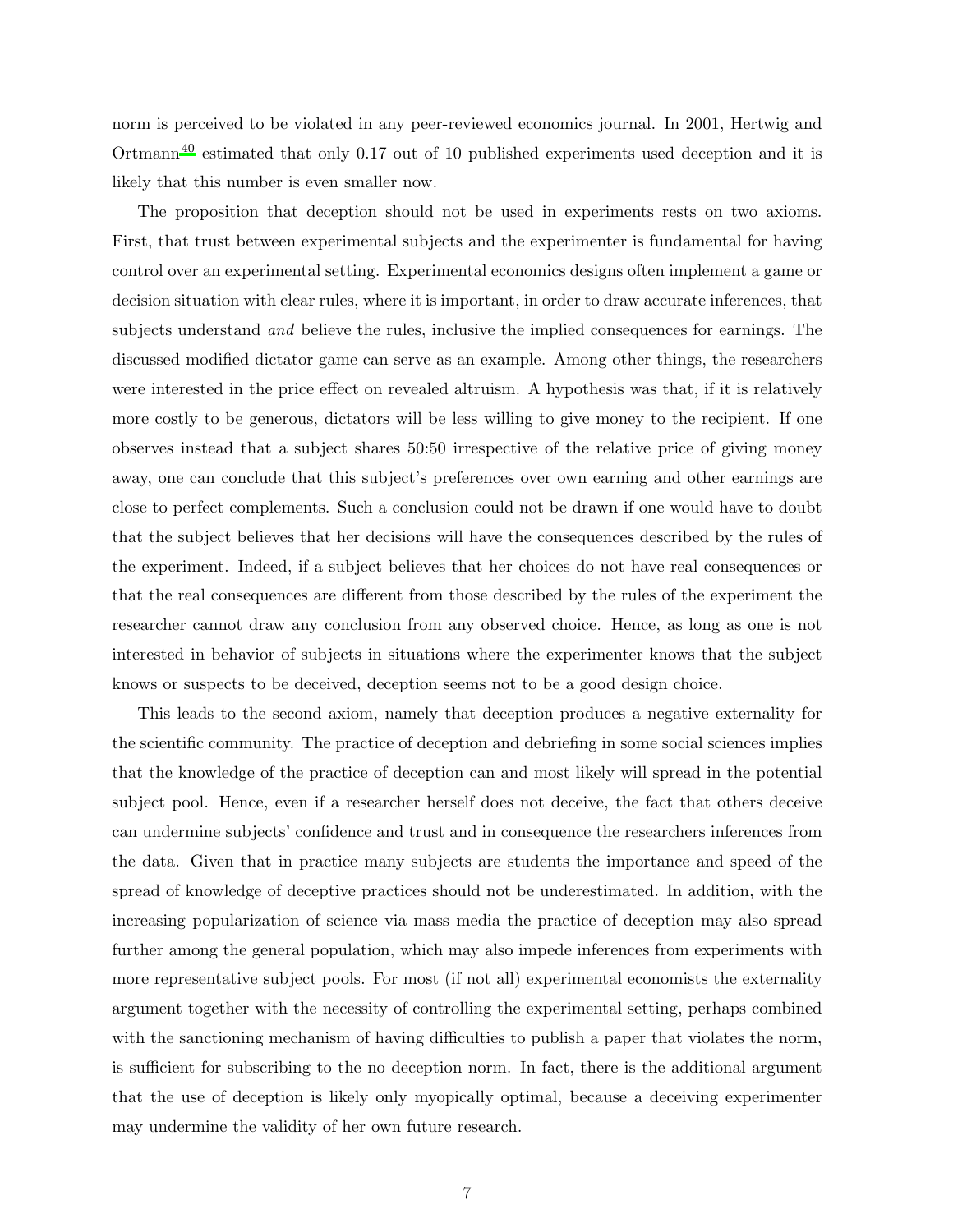An obvious problem in the discussion regarding the no deception norm is to find clean evidence that deception indeed has the presumed negative consequences. On the one hand, one cannot draw conclusive inferences from data that were generated using deception because either the data are already contaminated or no control conditions are available. (See reference<sup>[41](#page-21-1)</sup> for a meta-analysis approach to the estimation of the costs of deception.) On the other hand, it is difficult to conduct a controlled experiment on the effect of deception without actually deceiving subjects. An exceptional study achieving the latter with the least possible damage for the scientific community is reported in reference<sup>[42](#page-21-2)</sup>. There it is shown that, in comparison to subjects who have not been deceived, deceived and debriefed subjects have a lower return rate to future experiments and also differ in their behavior. The authors conclude that their data provide qualified support for the proscription of deception.

# 4 THE INTERPLAY BETWEEN RIGOROUS THEORETI-CAL MODELING AND EXPERIMENTAL EVIDENCE

There are to fundamental but interrelated ways of thinking about the usefulness of economics experiment. One is that experimental economics is useful for testing theories. The other is that economics experiments can be used for "searching for facts"  $43$ , that is, identifying and refining behavioral regularities. The latter aspect can feedback into the former as such identified regularities can inform theoretical reasoning and lead to new theoretical models or at least adjustments of existing ones. In the following three, in that respect, particularly interesting (sets of) experimental games are presented and discussed. In each case, first the game underlying the experiment will be presented and the standard game theoretic predictions derived. Thereafter, the behavioral regularities observed in the experiments will be discussed and compared to the standard predictions. Lastly, adjusted or new theoretical models inspired by deviations from standard theory will be presented.

## 4.1 The guessing a number game

The guessing game<sup>[44](#page-21-4)</sup> (aka beauty contest) was introduced to the experimental economics litera-ture by Nagel<sup>[45](#page-21-5)</sup>. In this simple game each participating player has to guess a number between 0 and 100 (inclusive). The person who chooses the number that is closed to the weighted average of p times the average of all chosen numbers wins the game. In case there is more than one closest number a random device chooses one of them as the winner with equal probability. The winner receives a substantial predetermined reward, mostly money. Usually it is assumed that  $0 < p < 1$ , although there are also versions with  $p > 1$ . For convenience, assume  $p = 1/2$  which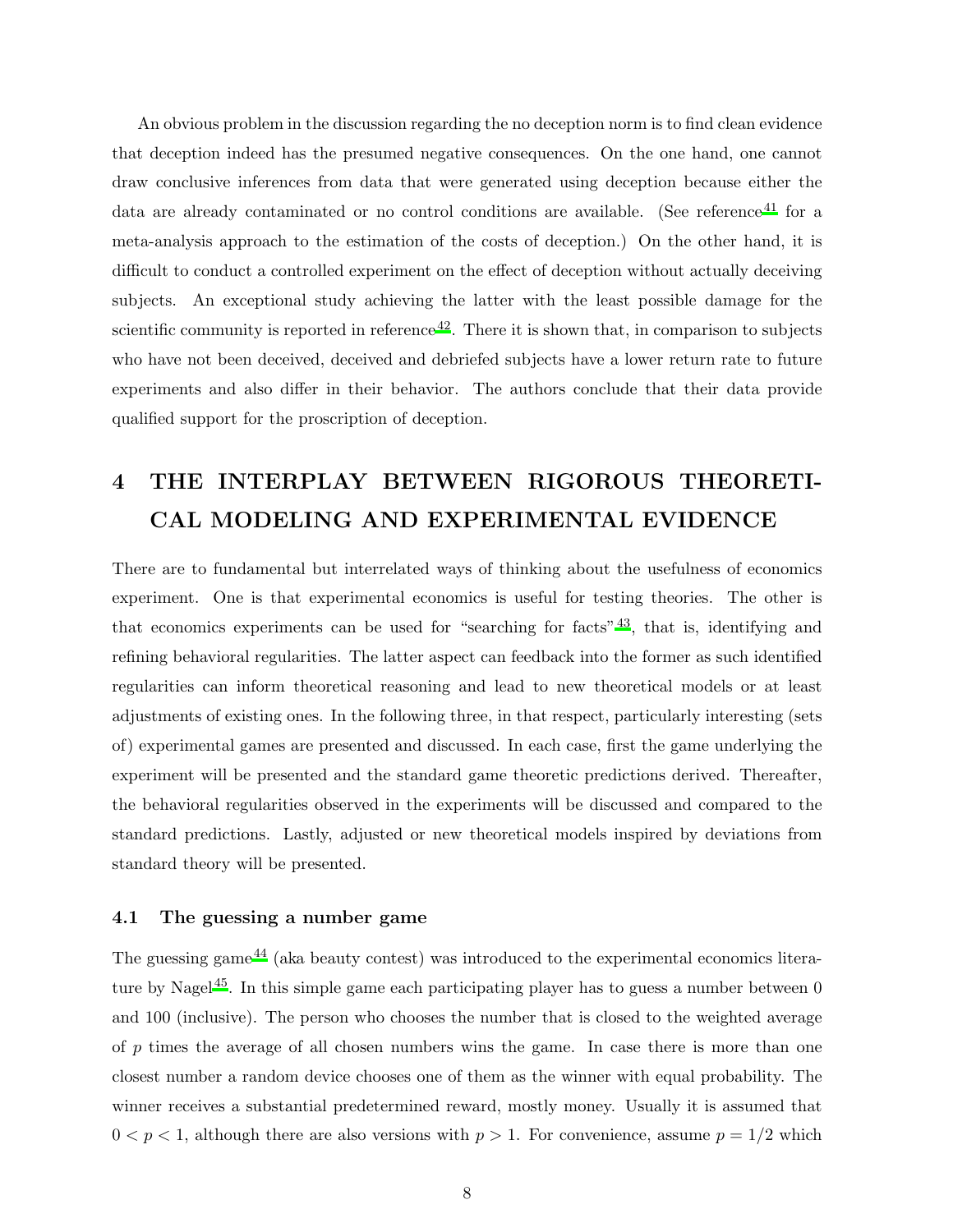is will also be the parameter of the experiment reported here. The game has the nice game theoretical feature that is solvable with iterated elimination of weakly dominated strategies. Assume that each player wants to win the game. The first step of reasoning is then that for  $p = 1/2$ nobody will choose a number strictly larger than 50, because irrespective of the others choices the weighted average is at most 50 and one can never win when choosing a number larger than 50. The second step involves the first-order rationality assumption that if every player reasons like that, the weighted average can never be larger than 25 and, hence, one should never choose a number strictly larger than 25. Again, considering that everybody will reason like that the third step implies never to choose a number strictly larger than 12.5. On the t-th iteration nobody should choose a number strictly larger than  $(1/t^2)100$ , which converges to 0 when t grows beyond limit. Hence, infinite iteration of elimination of weakly dominated strategies leads to everybody choosing zero, which is also the unique Nash equilibrium of this game. Thus, under the assumption of common knowledge of rationality, that is that subjects are rational and believe that all other subjects are also rational and believe that all subjects believe that all other subjects are rations etc., all subjects should choose zero.

In order to allow for learning, in experiments the game is often played repeatedly for several rounds. Between rounds information is given about the actually chosen average number in the previous round. Figure [1](#page-12-0) shows the results of a fully incentivized class room experiment during a psychology class at Maastricht University with more than 160 participants where the game was played for two rounds. The observed behavior in both rounds is representative for the original results<sup>[45](#page-21-5)</sup>, which also have been replicated several times with students<sup>[46](#page-21-6)[,47](#page-21-7)</sup> but also with the general population via newspaper experiments.<sup>[48](#page-21-8)</sup>. In the first round, the average guess is 24.1 (median 18.5) and a large array of different numbers is observed. Only a few participants choose numbers larger than 50 and still not many numbers larger than 25, indicating that most participants used at least two iterations of reasoning, but also not many more. In the round 2 data (Figure [1\(b\)\)](#page-12-1) a clear learning process is feasible as the mass of chosen numbers shifts left giving an average of 10.2 (median 6). Now most participants choose numbers lower than 12.5 indicating that they used at least three iterations of reasoning. Repeating the game more often usually leads to further shifts of the distribution of chosen numbers to the left (see, e.g., reference  $45$ ).

From the data it is obvious that participants do not immediately play the Nash equilibrium. These and equivalent results in similar games<sup>[49](#page-21-9)</sup> inspired the development of models of limited reasoning known as cognitive hierarchy and k-level models<sup>[50](#page-21-10)[,51](#page-21-11)</sup>. These two models differ in details but their basic idea is the same. Both assume that there are types of players who differ in depthof-reasoning. In the simplest version a level-0 type just chooses randomly, a level-1 type takes an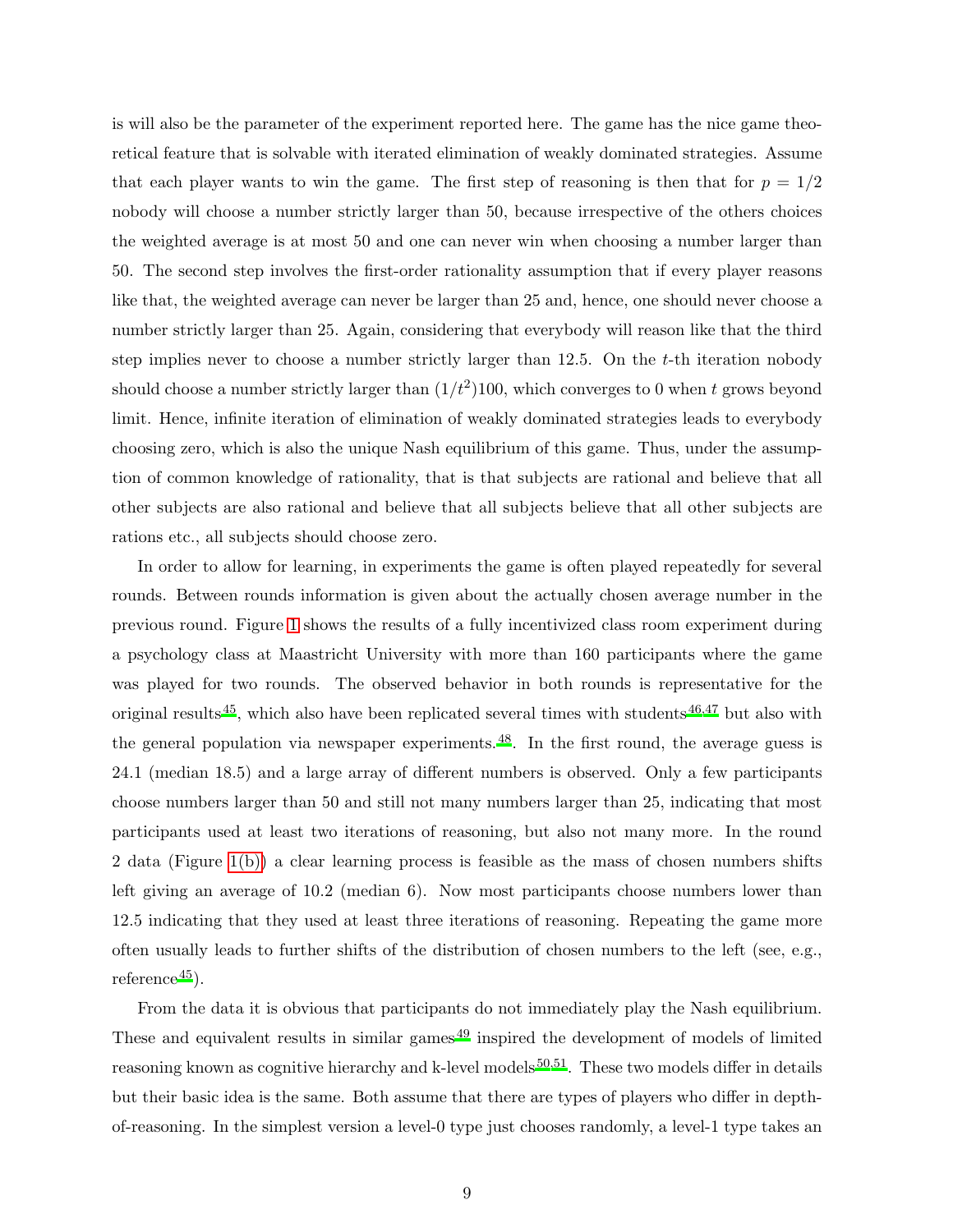<span id="page-12-0"></span>

(a) Guessing game results - Round 1 (average guess: 24.1, median guess:  $18.5$ , n=166)



<span id="page-12-1"></span>(b) Guessing game results - Round 2 (average guess: 10.2, median guess:  $6, n=165$ 

Figure 1: Guessing game results

optimal action under the assumption that the others are of level-0, a level-2 type takes an optimal action under the assumption that the others are of level-1, and so on. In applications it is often assumed that higher level types also make errors which can easily be integrated in the models. Calibrations of these models lead to predictions that are surprisingly consistent with the data observed in games of strategic reasoning, as the guessing game. Interestingly, the distribution of estimated types in the population of participants is relatively stable across different games and the depth-of-reasoning is seldomly higher than level-3, with most mass on level-1 and level-2. Importantly, a level-k player is rational in the game theoretic sense but departs from Nash equilibrium reasoning in having a simple model of others. While these models organize that data for a given game quite well it is an open issue how well these models predict across games. But, this is ultimately an empirical issue and calls for experiments tackling this question.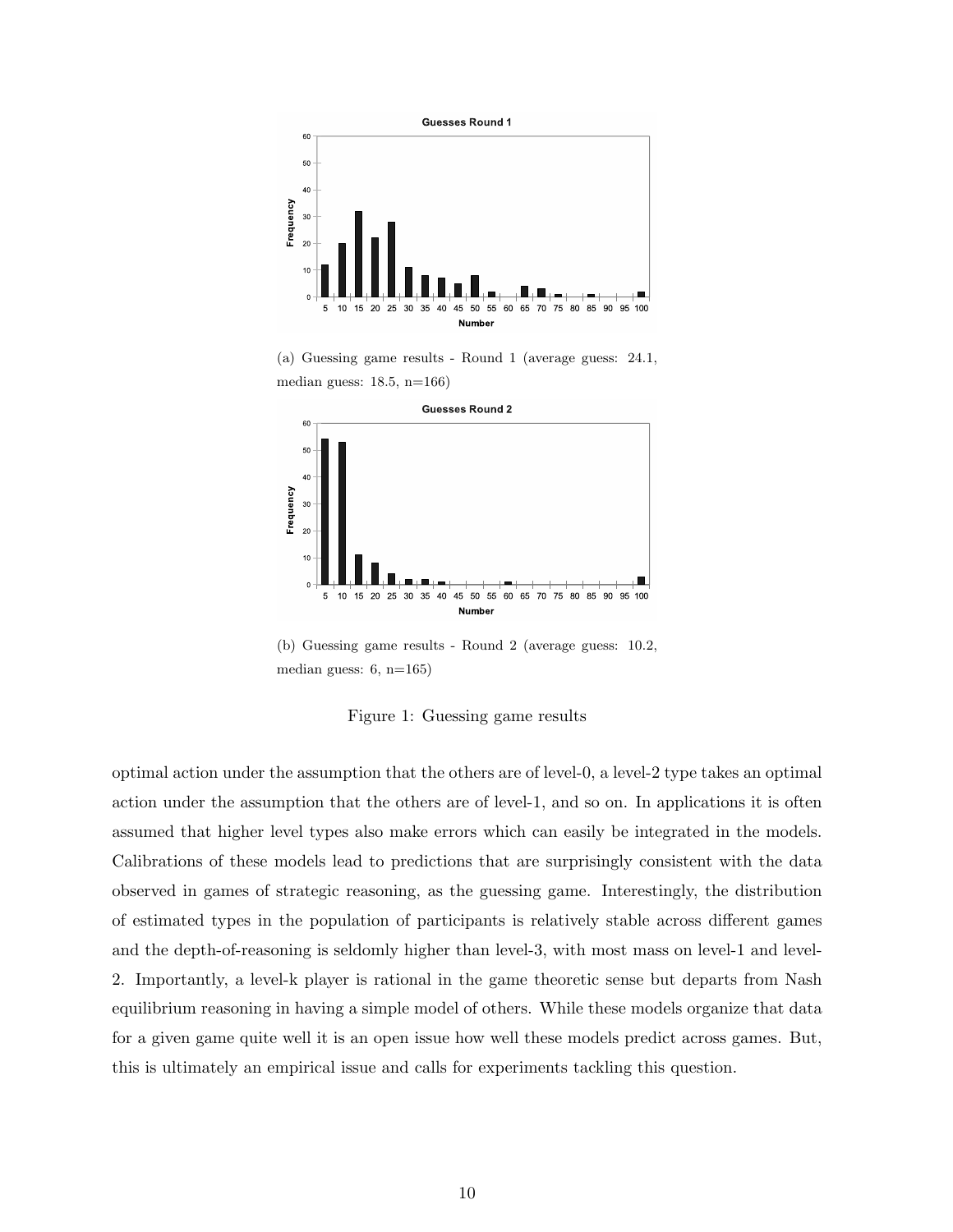## 4.2 The travelers' dilemma

The story of the travellers' dilemma game<sup>[52](#page-21-12)</sup> goes as follows<sup>[53](#page-21-13)</sup>. During vacation two travelers purchase identical antiques which get lost on their return flight. To be eligible for compensation the airline asks both travelers to independently and simultaneously state their claims. To avoid excessive dishonest claims the airline stipulates some rules. The travelers can state any integer claim between USD 2 and USD 100 (inclusive) but will be paid only the smaller of the stated claims. Further, if the two claims differ, the traveler with the lower claim will receive a bonus of USD 2 while the traveler with the larger claim will have to pay a penalty of USD 2. From the joint perspective of both travelers it would be reasonable that both state USD 100, leaving each of them with the highest possible compensation. Note, however, that if traveler A assumes that traveler B states USD 100 she has an incentive to undercut by stating USD 99, because she would receive the bonus and end up with USD 101. Since the same reasoning applies to traveler B both will rather choose USD 99 instead of USD 100. Yet, if both travelers have arrived at that conclusion the same reasoning applies again leading to further undercutting until it becomes impossible. Hence, at the end both will claim USD 2, which are also the unique Nash equilibrium claims. When thinking about the game it seems implausible that the small bonus and penalty will drive real people's behavior all the way down to the Nash equilibrium. Yet, what if the bonus and penalty are substantial, say USD 60? Is it still unintuitive that the travelers will rather go for the secure low claim payment than for the uncertain high claim with a high potentially penalty?

Goeree and  $Holt<sup>54</sup>$  $Holt<sup>54</sup>$  $Holt<sup>54</sup>$  conducted experiments where subjects played the travelers' dilemma game in pairs and had to choose claims between 80 and 200 (inclusive). In one treatment the bonus/penalty was low,  $R = 10$ , in a second treatment it was intermediate,  $R = 25$ , and in a third treatment it was high,  $R = 50$ . In all treatments the unique Nash equilibrium is for both subjects to choose 80 for the reasons given above. The striking results are depicted in Figure [2\(a\).](#page-14-0) For a low bonus/penalty subjects were indeed largely able to resists the temptation of undercutting and chosen claims are at or very close to the maximum claim. This changes drastically for the high bonus/penalty treatment where a majority of choices is precisely at the lowest claim Nash equilibrium and only in a negligible number of cases high claims are chosen. The intermediate bonus/penalty treatments generates claims in-between these extremes. A theoretical modeling approach that has been successful in organizing such results is to allow for mistakes which likelihood is weighted by the potential losses induced by ones own mistakes and by the mistakes other players may make. The intuition is that if for a given strategy a mistake by the other player would lead to a larger loss than for another strategy than one will play the latter strategy with a higher likelihood. A similar reasoning holds for own mistakes and for the other players. Hence, players are still assumed to play best responses but are allowed to make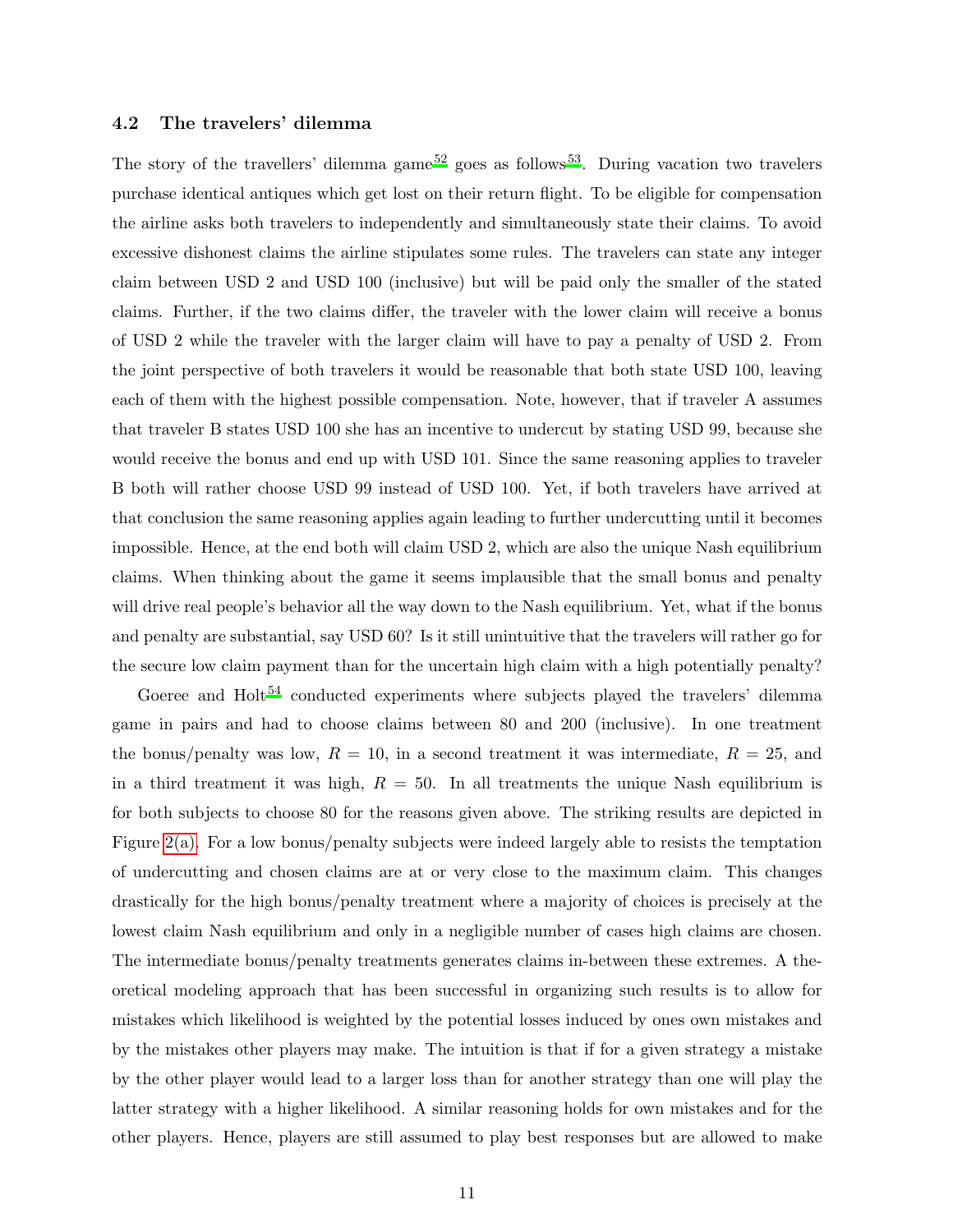<span id="page-14-0"></span>

(a) Frequency of chosen claims for low (red), intermediate (yellow) and high (blue) bonus/penalty.



<span id="page-14-1"></span>(b) Estimated densities of chosen claims for low (red), intermediate (yellow) and high (blue) bonus/penalty using logit QRE model; Nash equilibrium is at 80.

Figure 2: Traveler's dilemma Note: Copyright(1999) National Academy of Sciences, U.S.A[.](#page-22-0) <sup>54</sup>

mistakes with the likelihood of a mistake being inversely related to its severity. This idea of an 'equilibrium with noise' is formalized in the concept of Quantal Response Equilibrium<sup>[55](#page-22-1)</sup> (QRE). The weight of the mistake in the calculation of the best response is the free parameter in this model which covers the full range from pure random choice to fully rational behavior. QRE is applied as logit-QRE to the travelers dilemma game in references<sup>[52](#page-21-12)[,54](#page-22-0)[,56](#page-22-2)</sup>. Figure [2\(b\)](#page-14-1) shows the calculated densities of the chosen claims on the basis of logit QRE. Comparing actual choices and estimates shows that the logit QRE model captures the main features of the experimental data well. In particular, it reproduces the comparative statics effect for the different bonus/penalty treatments. For low bonus/penalty the probability mass is at the high end of the claims, while for high bonus/penalty it is at the low end. As for the actual data, for intermediate bonus/penalty most mass of the choice probabilities are in intermediate claim ranges.

 $QRE$  is also successfully applied to a range of other games<sup>[56](#page-22-2)</sup> but can be criticized on conceptual and empirical grounds. Conceptually because QRE does not truly model bounded rational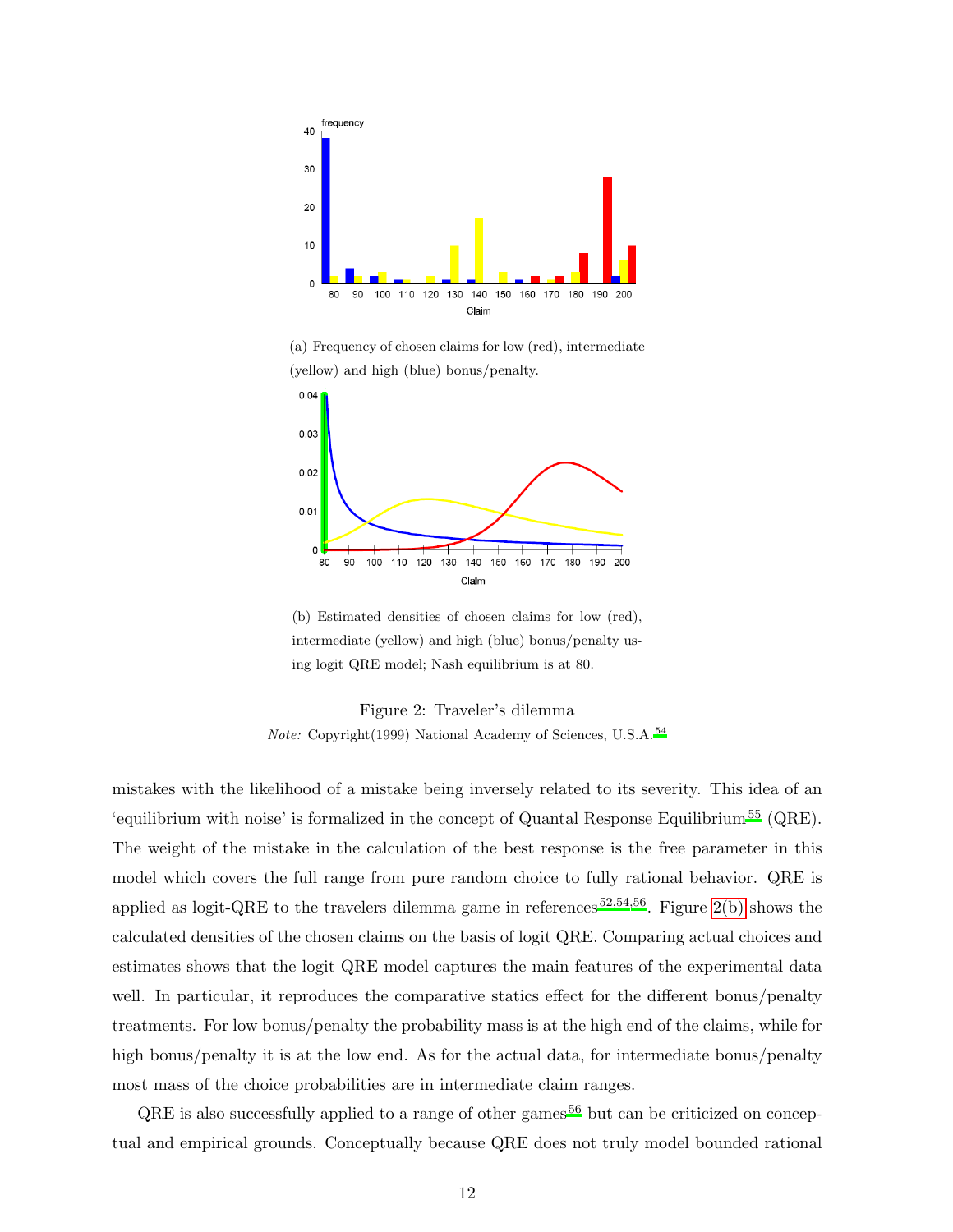behavior, but – as the Nash equilibrium – relies on a fixed point argument, implicitly assuming common knowledge of noisy best response behavior and, hence, highly rational players. From this perspective QRE is an 'as-if' model that should be judged on basis of its success in reproducing actual behavior and not because it is a realistic model of human behavior. Empirically, it is vulnerable because for some games it errs consistently in the opposite direction from the observed behavior.[57](#page-22-3)

## 4.3 Ultimatum, gift-exchange and trust games

This last set of experiments to be discussed is on a class of games that are also known beyond experimental economics because they are useful for the study of social motives or social preferences. Indeed, the number of published experiments on these games is huge and it is impossible to fully survey them here. (For surveys or meta-analysis of experiments on the ultimatum game, gift-exchange and trust game see references  $32,58,59$  $32,58,59$  $32,58,59$ .) They are briefly discussed here because the results obtained in experiments on these games have been instrumental in the development of theoretical models of generalized preferences of fairness and reciprocity. The ultimatum game  $60$ is a simple bargaining game where a first mover (proposer) can make a proposal of how to share a given amount of money and a second mover (responder) can accept or reject the proposal. Upon acceptance the proposal is implemented. If the responder rejects both receive nothing. The unique subgame perfect Nash equilibrium is that the proposer demands the whole amount and the responder accepts. In the gift-exchange game  $61,62$  $61,62$  a firm can offer wages to a worker who can upon acceptance exert effort which increases the firms revenues but decreases the workers earnings because effort is costly. Here the unique subgame perfect equilibrium stipulates that irrespective of the received wage the worker always chooses the lowest effort, the firm anticipates this and offers a contract with the lowest possible wage. The trust or investments game<sup>[63](#page-22-9)</sup> is similar to the gift-exchange game. There a first mover (trustor) can sent an amount of money to the second mover (trustee). The sent amount is tripled and the trustee can – but does not have to – send back any of the received amount. In this game, in the unique subgame perfect Nash equilibrium the trustee keeps all the money received, the trustor anticipates that and does not send any money in the first place.

Perhaps not surprisingly, the standard game theoretic predictions are not borne out by the data. In ultimatum games proposers offer substantial amounts of money and responders reject positive but low offers. In the gift-exchange game firms offer higher than minimum wages and workers reciprocate with higher than minimum effort. In fact, there is a strong positive relationship between wages offered and effort chosen. Similarly, in trust games trustors regularly send positive amounts and trustees most of the time do not exploit their strong position but send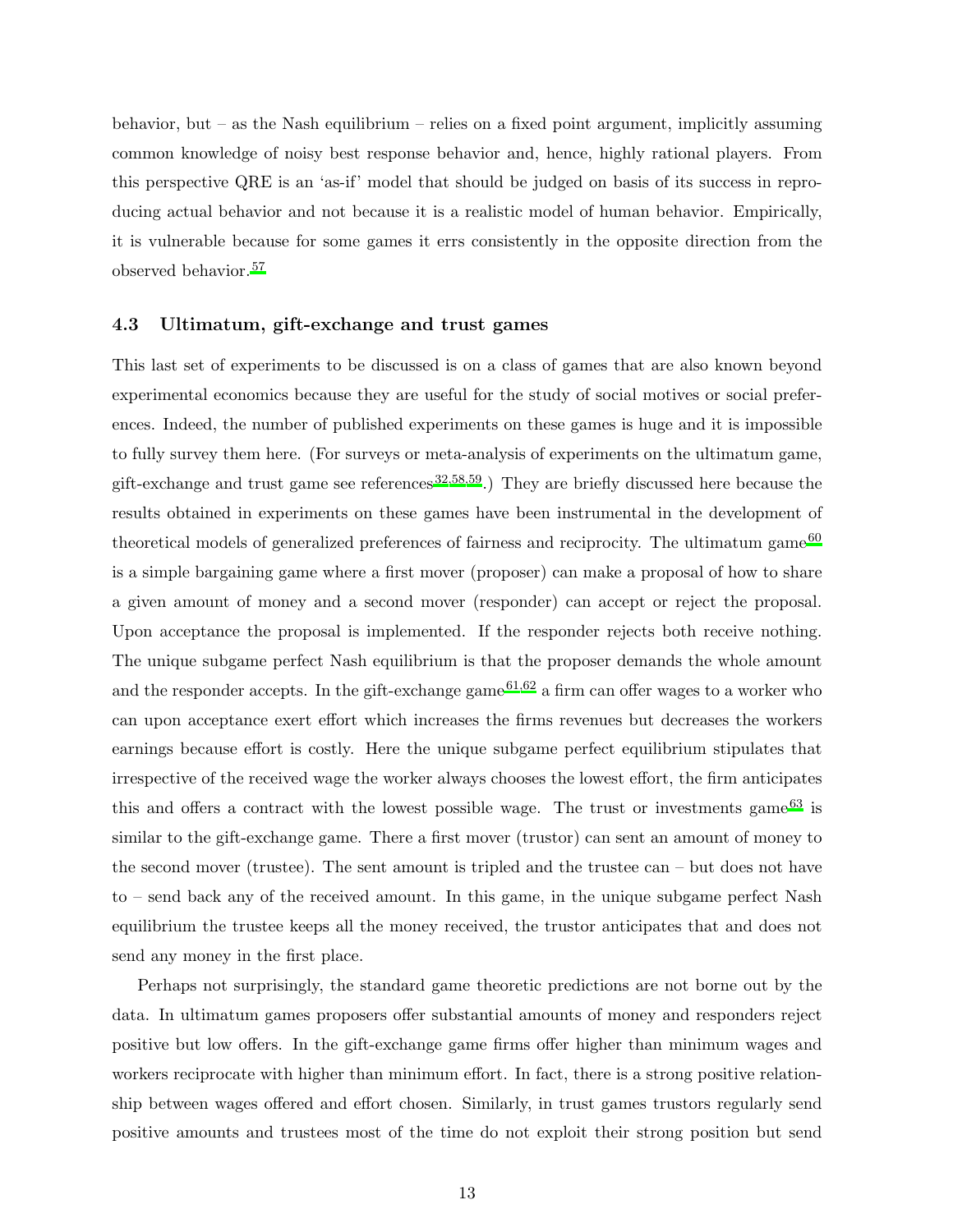money back. In response to these violations of predictions based on the standard selfish-money maximizing assumption a number of generalized preference models have been developed. These models can roughly be classified in outcome based  $64-68$  $64-68$  and intention based  $69,70$  $69,70$  models. Outcome based models assume that subjects dislike inequality or have a taste for efficiency. Intention based models build on psychological game theory<sup> $71,72$  $71,72$ </sup> and take the opportunities players have and their beliefs about the intentions of other players into account. For instance, a decision that leads to unequal earnings is always disliked in outcome based models but not so in intention based models if the player responsible for the outcome had no other choice or when the other choices would have led to even more unequal outcomes. There are also hybrid models<sup>[73](#page-23-5)[,74](#page-23-6)</sup> developed that try to merge both ideas.

Overall and on the aggregate level these models can organize the data quite well and there are even successful attempts to estimate inequality aversion in the general population using ultimatum game experiments<sup>[75](#page-23-7)</sup>. Yet, in organizing individual level data these models perform less well. Specifically, across different games the correlation of motives within-subjects is  $\text{low}^{76}$  $\text{low}^{76}$  $\text{low}^{76}$ . A possible reason for this low correlation could be that people's considerations in situations where they have to make a trade-off between own earnings and the earnings of others are not one-dimensional as assumed in these models but are derived from mixed motives  $37$ . Clearly further developments of encompassing theoretical models and experimental tests of these models are necessary in order to converge to a decision model that captures the most important aspects of the decisions process in situations where social comparisons are important.

### 4.4 More fields in experimental economics

There is an extensive experimental economics literature in areas that are not touched upon here. For instance, the large and important literature on public good games with and without punishment is ignored. (For surveys see references<sup> $77,78$  $77,78$ </sup> and for recent studies going beyond the usual homogeneous groups implementation by introducing heterogeneity see references<sup>[79](#page-23-11)[–81](#page-23-12)</sup>.) Simi-larly, there are vivid experimental research activities on coordination games<sup>[82](#page-24-0)</sup>, communication and learning<sup>[32](#page-20-5)</sup>, auctions<sup>[83](#page-24-1)[,84](#page-24-2)</sup>, markets and industrial organization<sup>[85](#page-24-3)</sup>, etc. Interesting is also the development of experimental research in an area that until now has proven to be quite immune to the insights generated by experimental research: macroeconomics. There is only a handful but slowly increasing number of published experimental studies dealing with macroeconomic questions, using so-called global games<sup>[86](#page-24-4)</sup>, applying and testing general equilibrium theory<sup>[87](#page-24-5)[–92](#page-24-6)</sup>, investigating financial markets<sup>[93](#page-24-7)</sup>, and examining monetary theory<sup>[94](#page-24-8)</sup>. (For an overview see ref- $erence <sup>95</sup>$  $erence <sup>95</sup>$  $erence <sup>95</sup>$ .)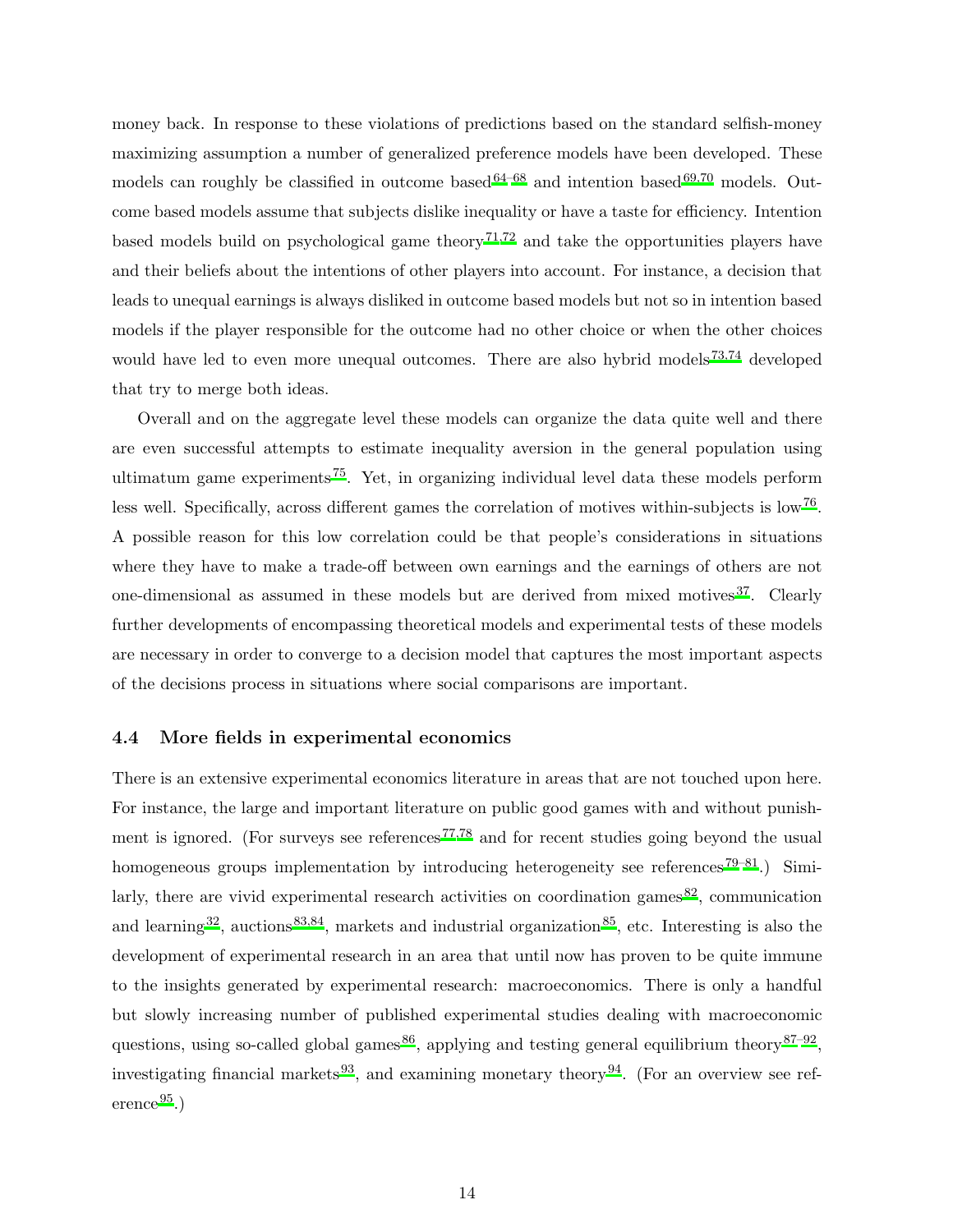## 5 CONCLUSION

Over the last thirty years experimental economics has developed from playing only a marginal role in economics research into a mature and widely accepted research branch in economics and beyond. Part of this success has to be attributed to the fact that experimental designs in economics are usually based on formal game theoretic models, which force the researcher to be clear and concise about her assumptions when formulating hypotheses. The formal models also provide useful guidelines regarding the importance of specific environmental variables and how changes in that variables are expected to affect the outcome variables of interest, which in turn allows causal inference. Economics experiments are, therefore, an ideal test-bed for falsifying theoretical models. Importantly, however, as much as economics experiments are useful for falsifying (elements of) existing theoretical models they are equally important for suggesting adaptations of existing models or even entirely new ways of thinking about how people make decisions in economic and strategic environments. The theory based nature of economics experiments also implies to large extent the two principles of experimental economics research: the use of task related (monetary) incentives and the norm of no deception. No deception is a prerequisite for drawing valid inferences because there must be no doubt that experimental subjects believe the rules they are told. Task related incentives are important because models often make predictions of change in behavior related to such incentives. It also allows to induce preferences over otherwise worthless objects. Further, these incentives can and have been used to measure trade-offs between monetary and non-monetary aspects of human motivation.

The interplay between theoretical modeling and experimental falsification will also play a major role in future experimental economics research. Currently, many alternative models of individual and social decision-making are on the market. Economics experiments are ideally suited to pit alternative models against each other. Further, new experimental designs will lead to new unexpected behavioral regularities which will in turn generate new decision-making models. In the future, there will also be an increasingly important role for economics experiments as tools of policy advice, because with experiments one can implement complex economic and social policy problems that are beyond theoretical analytical tractability. In addition, in experiments real peoples behavior is observed which seems an important precondition for offering useful policy advice. <sup>[96](#page-25-0)[,97](#page-25-1)</sup>.

The success of economics experiments as a research method may also be measured by their application in other social sciences. Indeed, the relatively new research branch of neuroeconomics (aka decision neuroscience) may have not developed as successfully as it did without the tools provided by experimental economics. Experimental designs based on or inspired by economics experiments have been used in the study of neural correlates with cooperative behavior  $^{98}$  $^{98}$  $^{98}$ ,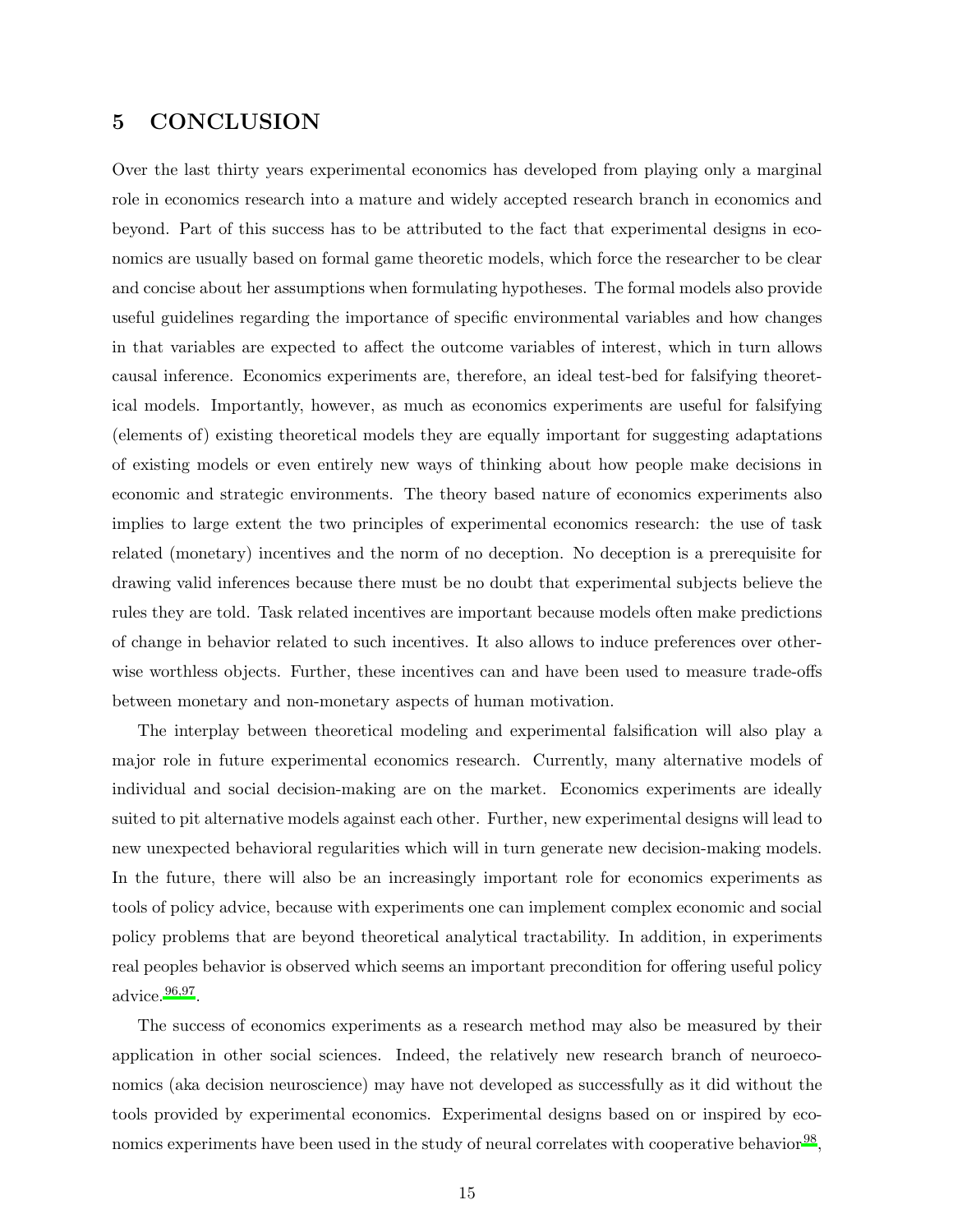trust<sup>[99](#page-25-3)[–101](#page-25-4)</sup>, rejections in ultimatum games<sup>[102](#page-25-5)[,103](#page-25-6)</sup>, social preferences<sup>[104](#page-25-7)[,105](#page-25-8)</sup>, and strategic reason-ing in guessing games<sup>[106](#page-25-9)</sup>, among others. (For more examples and overviews of the application of experimental economics principles in neuroeconomics, see references<sup>[107](#page-25-10)[–110](#page-26-0)</sup>.) In sociology ex-perimental economics methods are used for the study of trust<sup>[111](#page-26-1)[,112](#page-26-2)</sup> and networks<sup>[113](#page-26-3)</sup>, in biology for investigating the evolution of pro-social behavior  $(114,115)$  $(114,115)$  $(114,115)$  $(114,115)$ , in psychiatry to study cooperation in patients with borderline disorder<sup>[116](#page-26-6)</sup> and trust in patients with clinical paranoia<sup>[117](#page-26-7)</sup>, and in political science to study voting behavior  $118,119$  $118,119$  and legislative bargaining  $120$ .

## References

- <span id="page-18-0"></span>1. Roth AE. Introduction to experimental economics. In Kagel JH, Roth AE, eds., *The Handbook in Experimental Economics*. Princeton University Press, Princeton, New Jersey, 1995, 3–109.
- <span id="page-18-1"></span>2. Bernoulli D. Specimen theoriae novae de mensura sortis. comentarii academiae scientarium imperialis petropolitanae v, 175-192, 1738. english translation 1954 by l. sommer with footnotes by karl menger, exposition of a new theory on the measurement of risk. *Econometrica* 1738[1954], 22:23–26.
- <span id="page-18-2"></span>3. Bottom WP, Bontempo RN, Holtgrave DR. Experts, novices, and the St. Petersburg paradox: Is one solution enough? *Journal of Behavioral Decision Making* 1989, 2:113–121.
- 4. Cox JC, Sadiraj V, Vogt B, Dasgupta U, Is there a plausible theory for risky decisions? Experimental economics center working paper, Georgia State University, 2007.
- <span id="page-18-3"></span>5. Neugebauer T, Moral impossibility in the petersburg paradox: A literature survey and experimental evidence. Working paper, University of Luxembourg, 2010.
- <span id="page-18-4"></span>6. Weber EU. Risk attitude and preference. *Wiley Interdisciplinary Reviews: Cognitive Science* 2010, 1:79–88.
- <span id="page-18-5"></span>7. Bardsley N, Cubitt R, Loomes G, Moffatt P, Starmer C, Sudgen R, *Experimental Economics: Rethinking the Rules*. Princeton University Press, Princeton, 2010.
- <span id="page-18-6"></span>8. Edgeworth FY, *Mathematical Psychics*. Kelley, 1967 kelley edition edition, 1818.
- <span id="page-18-7"></span>9. Jevons S, *The Theory of Political Economy*. Macmillan, London, 1970 penguin edition edition, 1871.
- <span id="page-18-8"></span>10. Friedman M. The methodology of positive economics. In *Essays in Positive Economics*. Chicago University Press, Chicago, 1953, 3–43.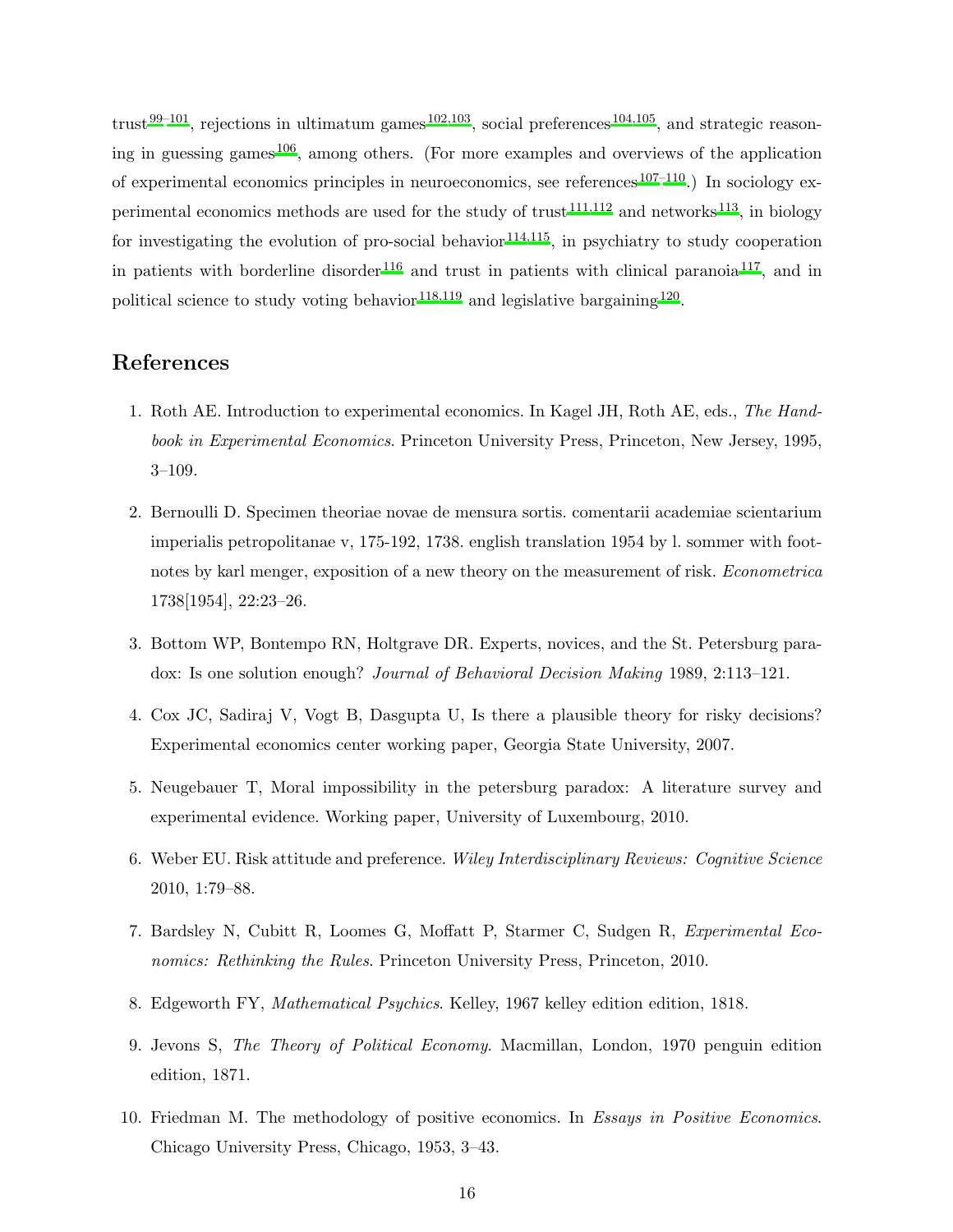- <span id="page-19-0"></span>11. Samulson PA, Nordhaus WD, *Principles of Economics*. McGraw-Hill Higher Education, New York, 12 edition, 1985.
- <span id="page-19-1"></span>12. Rosen HS, Gayer T, *Public Finance*. McGraw-Hill Higher Education, New York, 9 edition, 2010.
- <span id="page-19-2"></span>13. Samulson PA, Nordhaus WD, *Principles of Economics*. McGraw-Hill Higher Education, New York, 14 edition, 1992.
- <span id="page-19-3"></span>14. Thurstone LL. The indifference function. *Journal of Social Psychology* 1931, 2:139–167.
- <span id="page-19-4"></span>15. Chamberlain EE. An experimental imperfect market. *Journal of Political Economy* 1948, 56:95–108.
- <span id="page-19-5"></span>16. Sauermann H, Selten R. Ein oligopolexperiment. *Zeitschrift für die gesamte Staatswissenschaft / Journal of Institutional and Theoretical Economics* 1959, 115:427–471.
- 17. Siegel S, Fouraker LE, *Bargaining and Group Decision Making: Experiments in Bilateral Monopoly*. McGraw-Hill, New York, 1960.
- 18. Smith V. An experimental study of competitive market behavior. *Journal of Political Economy* 1962, 70:111–137.
- <span id="page-19-6"></span>19. Friedman JW. On experimental research in oligopoly. *Review of Economic Studies* 1969, 36:399–415.
- <span id="page-19-7"></span>20. Falk A, Heckman JJ. Lab experiments are a major source of knowledge in the social sciences. *Science* 2009, 326:535–538, doi:10.1126/science.1168244.
- <span id="page-19-8"></span>21. Nobelprizeorg, The sveriges riksbank prize in economic sciences in memory of alfred nobel 2002. [http://www.nobelprize.org/nobel\\_prizes/economics/laureates/2002/](http://www.nobelprize.org/nobel_prizes/economics/laureates/2002/), 2002.
- <span id="page-19-9"></span>22. Nobelprizeorg, The sveriges riksbank prize in economic sciences in memory of alfred nobel 2009. [http://www.nobelprize.org/nobel\\_prizes/economics/laureates/2009/](http://www.nobelprize.org/nobel_prizes/economics/laureates/2009/), 2009.
- <span id="page-19-10"></span>23. Ostrom E. Coping with the tragedy of the commons. *Annual Review of Political Science* 1999, 2:493–535.
- <span id="page-19-11"></span>24. Plott C, Equilibrium, equilibration, information and multiple markets: from basic science to institutional design. In *Nobel Symposium on Behavioral and Experimental Economics*.
- <span id="page-19-12"></span>25. Smith V. Experimental economics: induced value theory. *American Economic Review* 1976, 66:274–279.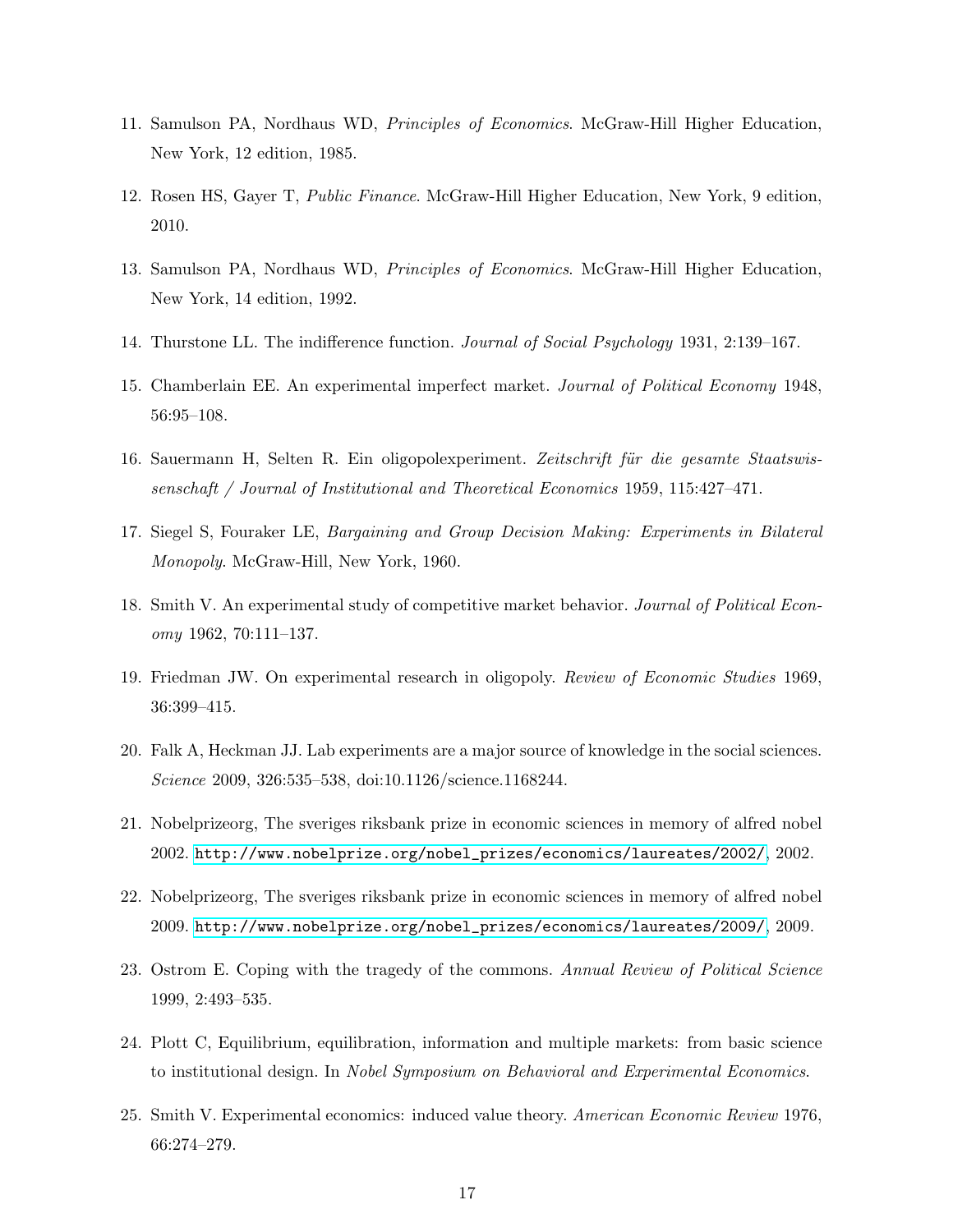- <span id="page-20-0"></span>26. Friedman D, Cassar A, eds., *Economics lab: an intensive course in experimental economics*. Routledge, London and New York, 2004.
- <span id="page-20-1"></span>27. Kachelmeier SJ, Shehata M. Culture and competition: A laboratory market comparison between china and the west. *Journal of Economic Behavior and Organization* 1992, 19:145– 168.
- <span id="page-20-2"></span>28. Andreoni J, Miller J. Giving according to garp: An experimental test of the consistency of preferences for altruism. *Econometrica* 2002, 70:737–753.
- <span id="page-20-3"></span>29. Forsythe R, Horowitz JL, Savin N, Sefton M. Fairness in simple bargaining experiments. *Games and Economic Behavior* 1994, 6:347–369.
- 30. Hoffman E, McCabe K, Shachat K, Smith V. Preferences, property rights, and anonymity in bargaining games. *Games and Economic Behavior* 1994, 7:346–380.
- <span id="page-20-4"></span>31. Bolton GE, Katok E, Zwick R. Dictator game giving: Rules of fairness versus acts of kindness. *International Journal of Game Theory* 1998, 27:269–299.
- <span id="page-20-5"></span>32. Camerer C, *Behavioral game theory: Experiments in strategic interaction*. Princeton University Press, New York and Princeton, 2003.
- <span id="page-20-6"></span>33. Bardsley N. Dictator game giving: altruism or artefact? *Experimental Economics* 2008, 11:122–133.
- <span id="page-20-7"></span>34. List JA. On the interpretation of giving in dictator games. *Journal of Political Economy* 2007, 115:482–493.
- <span id="page-20-8"></span>35. Varian HR, *Microeconomic Analysis*. Norton, New York, 3 edition, 1993.
- <span id="page-20-9"></span>36. Engelmann D, Strobel M. Inequality aversion, efficiency, and maximin preferences in simple distribution experiments. *American Economic Review* 2004, 94:857–869.
- <span id="page-20-10"></span>37. Bolle F, Breitmoser Y, Heimel J, Vogel C. Multiple motives of pro-social behavior: Evidence from the solidarity game. *Theory and Decision* 2011:forthcoming.
- <span id="page-20-11"></span>38. Tausch F, Potters J, Riedl A, Preferences for redistribution and pensions: What can we learn from experiments? Meteor reseaerch memorandum, Department of Economics, Maastricht University, 2010.
- <span id="page-20-12"></span>39. Camerer CF, Hogharth RM. The effects of financial incentives in experiments: A review and capital-labor-production framework. *Journal of Risk and Uncertainty* 1999, 19:7–42.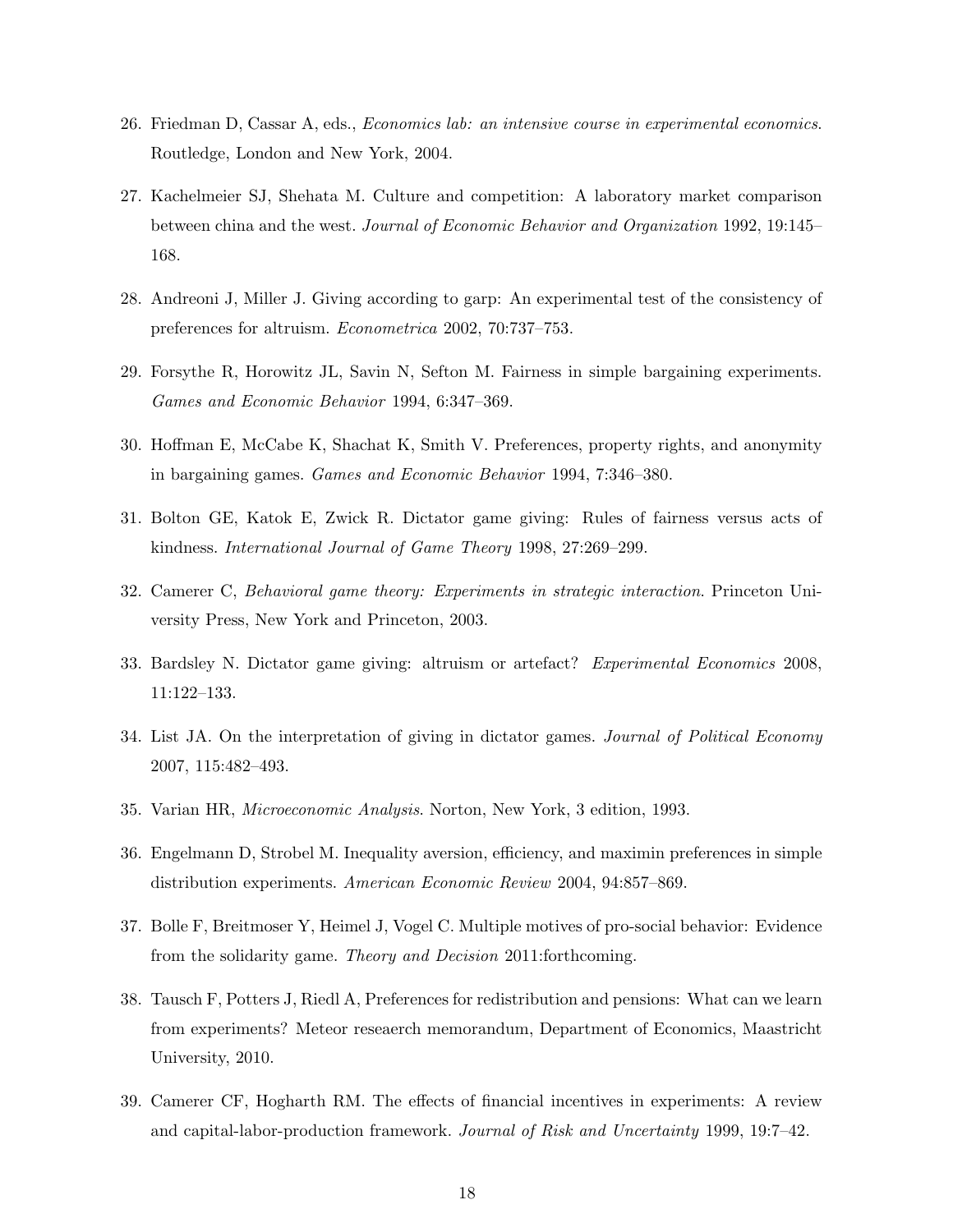- <span id="page-21-0"></span>40. Hertwig R, Ortmann A. Experimental practices in economics: A challenge for psychologists? *Behavioral and Brain Sciences* 2001, 24:383 –403.
- <span id="page-21-1"></span>41. Ortmann A, Hertwig R. The costs of deception: evidence from psychology. *Experimental Economics* 2002, 5:111–131.
- <span id="page-21-2"></span>42. Jamison J, Karlan D, Schlechter L. To deceive or not deceive: the effect of deception on behavior in future laboratory experiments. *Journal of Economic Behavior and Organization* 2008, 68:477–488.
- <span id="page-21-3"></span>43. Kagel JH, Roth AE, eds., *The handbook in experimental economics*. Princeton University Press, Princeton, New Jersey, 1995.
- <span id="page-21-4"></span>44. Moulin H, *Game Theory for Social Science*. New York University Press, New York, 1986.
- <span id="page-21-5"></span>45. Nagel R. Unraveling in guessing games: An experimental study. *American Economic Review* 1995, 85:1313–1326.
- <span id="page-21-6"></span>46. Teck H, Camerer CF, Weigelt K. Iterated dominance and iterated best-response in experimental "p-beauty contests". *American Economic Review* 1998, 88:947–969.
- <span id="page-21-7"></span>47. Camerer CF, Ho T, Chong K. Sophisticated experience-weighted attraction learning and strategic teaching in repeated games. *Journal of Economic Theory* 2002, 104:137–188.
- <span id="page-21-8"></span>48. Bosch-Domenech A, Montalvo JG, Nagel R, Satorra A. One, two, (three), infinity, ... : Newspaper and lab beauty-contest experiments. *American Economic Review* 2002, 92:1687– 1701.
- <span id="page-21-9"></span>49. Costa-Gomes MA, Crawford VP, Broseta B. Cognition and behavior in normal-form games: An experimental study. *Econometrica* 2001, 69:1193–1235.
- <span id="page-21-10"></span>50. Camerer CF, Ho TH, Chong JK. A cognitive hierarchy model of games. *Quarterly Journal of Economics* 2004, 119:861–898.
- <span id="page-21-11"></span>51. Crawford VP, Iriberri N. Level-k auctions: Can a nonequilibrium model of strategic thinking explain the winners curse and overbidding in private-value auctions? *Econometrica* 2007, 75:1721–1770.
- <span id="page-21-12"></span>52. Capra M, Goeree JK, Gomez R, Holt CA. Anomalous behavior in a traveler's dilemma? *American Economic Review* 1999, 89:678–690.
- <span id="page-21-13"></span>53. Basu K. The traveler's dilemma: Paradoxes of rationality in game theory. *American Economic Review* 1994, 84:391–395.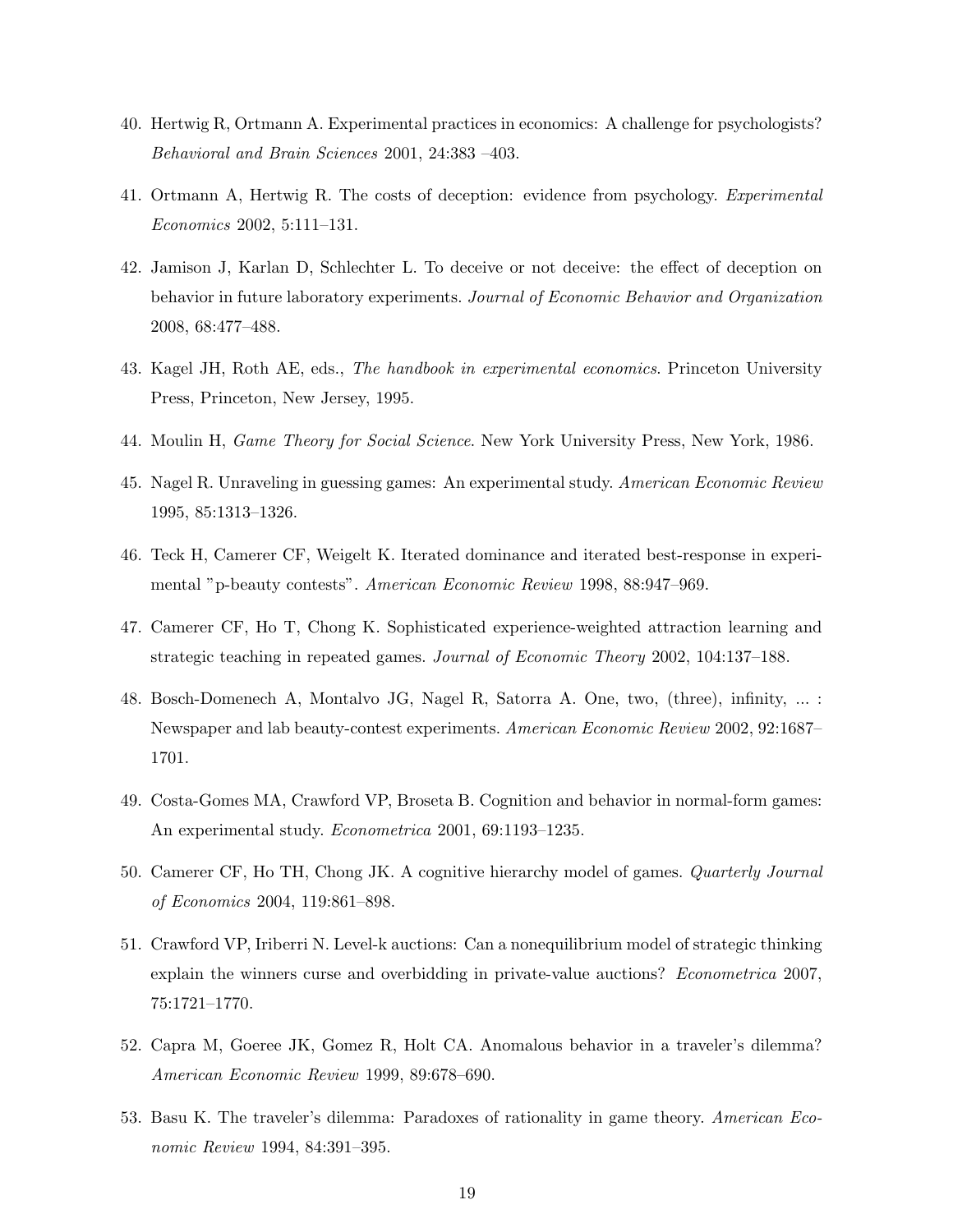- <span id="page-22-0"></span>54. Goeree JK, Holt CA. Stochastic game theory: for playing games, not just for doing theory. *Proceedings of the National Academy of Sciencies USA* 1999, 96:10564–10567.
- <span id="page-22-1"></span>55. McKelvey RD, Palfrey TR. Quantal response equilibria for normal form games. *Games and Economic Behavior* 1995, 10:6–38.
- <span id="page-22-2"></span>56. Goeree JK, Holt CA. Ten little treasures of game theory and ten intuitive contradictions. *The American Economic Review* 2001, 91:1402–1422.
- <span id="page-22-3"></span>57. Crawford VP, Costa-Gomes MA, Iriberri N, Strategic thinking. Technical report, Department of Economics, University of Oxford, 2010, mimeo.
- <span id="page-22-4"></span>58. Oosterbeek H, Sloof R, van de Kuilen G. Cultural differences in ultimatum game experiments: Evidence from a meta-analysis. *Experimental Economics* 2004, 7:171–188, doi: 10.1023/B:EXEC.0000026978.14316.74.
- <span id="page-22-5"></span>59. Fehr E, Goette L, Zehnder C. A behavioral account of the labor market: The role of fairness concerns. *Annual Review of Economics* 2009, 1:355–384.
- <span id="page-22-6"></span>60. Güth W, Schmittberger R, Schwarze B. An experimental analysis of ultimatum bargaining. *Journal of Economic Behavior and Organization* 1982, 3:367–388.
- <span id="page-22-7"></span>61. Fehr E, Kirchsteiger G, Riedl A. Does fairness prevent market clearing? an experimental investigation. *Quarterly Journal of Economics* 1993, 108:437–459.
- <span id="page-22-8"></span>62. Fehr E, Kirchsteiger G, Riedl A. Gift exchange and reciprocity in competitive experimental markets. *European Economic Review* 1998, 42:1–459.
- <span id="page-22-9"></span>63. Berg J, Dickhaut J, McCabe K. Trust, reciprocity, and social history. *Games and Economic Behavior* 1995, 10:122–145.
- <span id="page-22-10"></span>64. Fehr E, Schmidt K. A theory of fairness, competition, and cooperation. *Quarterly Journal of Economics* 1999, 114:817–868.
- 65. Bolton G, Ockenfels A. ERC: A theory of equity, reciprocity, and competition. *American Economic Review* 2000:166–193.
- 66. Charness G, Rabin M. Understanding social preferences with simple tests. *Quarterly Journal of Economics* 2002, 117:817–869.
- 67. Cox JC, Friedman D, Gjerstad S. A tractable model of reciprocity and fairness. *Games and Economic Behavior* 2007, 59:17–45.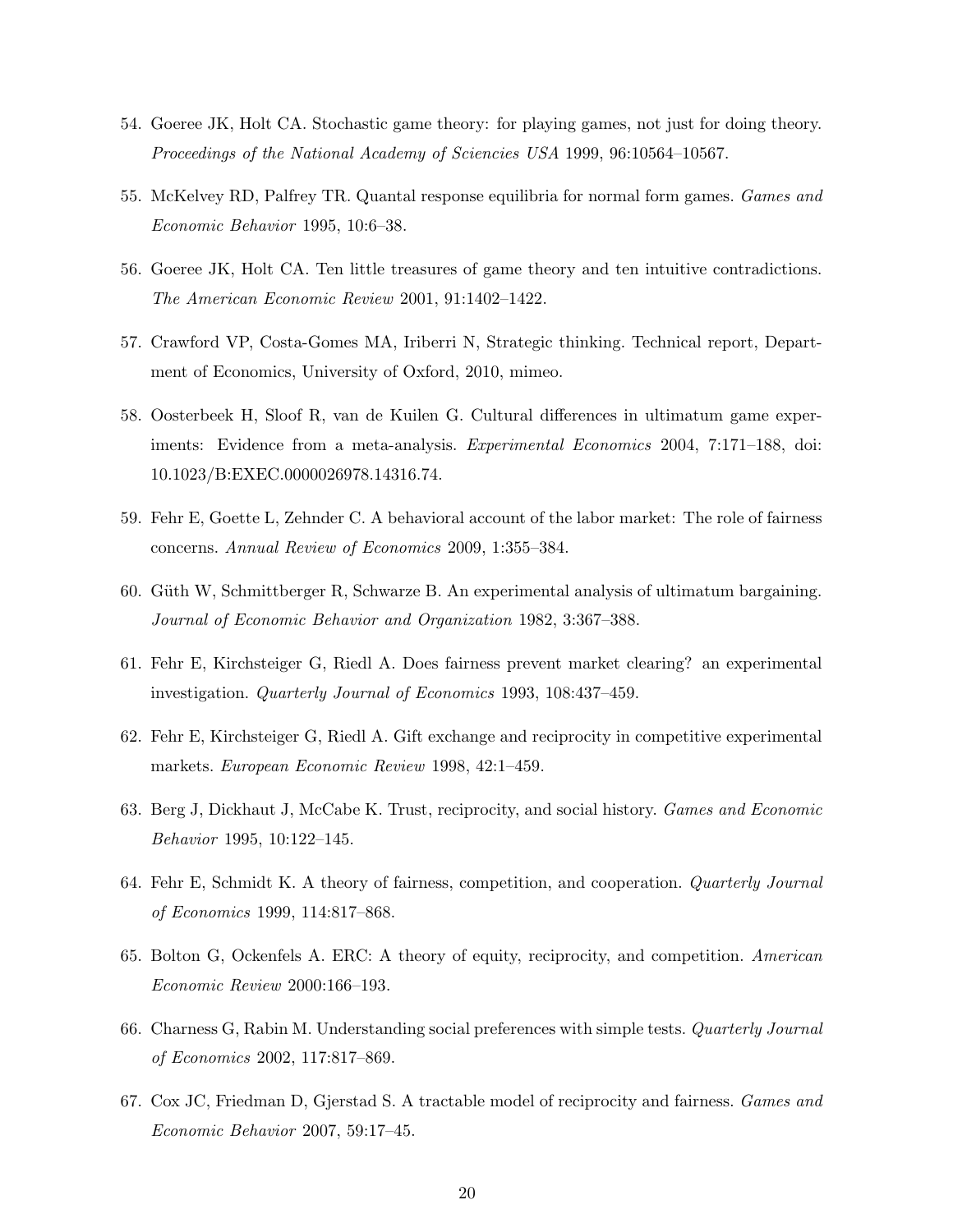- <span id="page-23-0"></span>68. Cox JC, Friedman D, Sadiraj V. Revealed altruism. *Econometrica* 2008, 76:31–69.
- <span id="page-23-1"></span>69. Rabin M. Incorporating fairness into game theory and economics. *American Economic Review* 1993, 83:1281–1302.
- <span id="page-23-2"></span>70. Dufwenberg M, Kirchsteiger G. A theory of sequential reciprocity. *Games and Economic Behavior* 2004, 47:268–298.
- <span id="page-23-3"></span>71. Geanakoplos J, Pearce D, Stacchetti E. Psychological games and sequential rationality. *Games and Economic Behavior* 1989, 1:6079.
- <span id="page-23-4"></span>72. Battigalli P, Dufwenberg M. Dynamic psychological games. *Journal of Economic Theory* 2009, 144:1–35.
- <span id="page-23-5"></span>73. Levine DK. Modeling altruism and spitefulness in experiments. *Review of Economic Dynamics* 1998, 1:593–622.
- <span id="page-23-6"></span>74. Falk A, Fischbacher U. A theory of reciprocity. *Games and Economic Behavior* 2006, 54:293–315.
- <span id="page-23-7"></span>75. Bellemare C, Kröger S, van Soest A. Measuring inequity aversion in a heterogeneous population using experimental decisions and subjective probabilities. *Econometrica* 2008, 76:815– 839.
- <span id="page-23-8"></span>76. Blanco M, Engelmann D, Normann HT. A within-subject analysis of other-regarding preferences. *Games and Economic Behavior* 2011, 72:321 – 338, doi:10.1016/j.geb.2010.09.008.
- <span id="page-23-9"></span>77. Gächter S, Herrmann B. Reciprocity, culture and human cooperation: previous insights and a new cross-cultural experiment. *Philosophical Transactions of the Royal Society B: Biological Sciences* 2009, 364:791–806, doi:10.1098/rstb.2008.0275.
- <span id="page-23-10"></span>78. Chaudhuri A. Sustaining cooperation in laboratory public goods experiments: a selective survey of the literature. *Experimental Economics* 2011, 14:47–83.
- <span id="page-23-11"></span>79. Reuben E, Riedl A. Cooperation and punishment in privileged groups. *Journal of Conflict Resolution* 2009, 53:72–93.
- 80. Reuben E, Riedl A, Enforcement of contribution norms in public good games with heterogeneous populations. Discussion paper (revised version), Maastricht University, 2011.
- <span id="page-23-12"></span>81. Nikiforakis N, Noussair CN, Wilkening T, Normative conflict and feuds: The limits of self-enforcement. Technical report, University of Melbourne, 2011.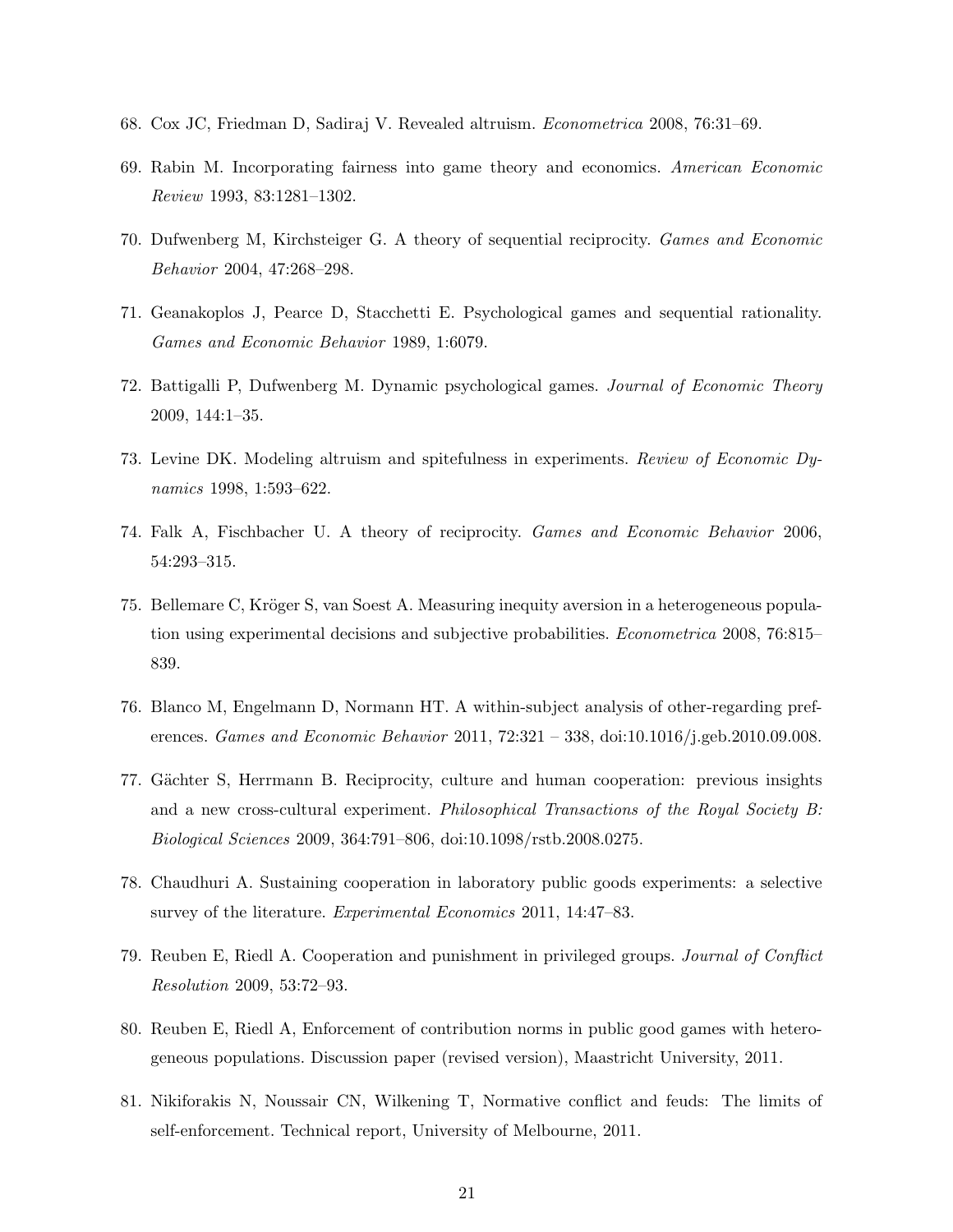- <span id="page-24-0"></span>82. Devetag G, Ortmann A. When and why? A critical survey on coordination failure in the laboratory. *Experimental Economics* 2007, 10:171–178.
- <span id="page-24-1"></span>83. Kagel JH. Auctions: A survey of experimental research. In Kagel JH, Roth AE, eds., *The Handbook in Experimental Economics*. Princeton University Press, Princeton, New Jersey, 1995, 501–585.
- <span id="page-24-2"></span>84. Kagel JH, Levin D. auctions (experiments). In Durlauf SN, Blume LE, eds., *The New Palgrave Dictionary of Economics*. Palgrave Macmillan, Basingstoke, 2008.
- <span id="page-24-3"></span>85. Hinloopen J, Normann HT, eds., *Experiments and Competition Policy*. Cambridge University Press, Cambridge, 2009.
- <span id="page-24-4"></span>86. Heinemann F. Exchange rate attack as a coordination game: Theory and experimental evidence. *Oxford Review of Economic Policy* 2002, 18:462–478.
- <span id="page-24-5"></span>87. Noussair CN, Plott C, Riezman R. An experimental investigation of the patterns of international trade. *American Economic Review* 1995, 85:462–491.
- 88. Noussair CN, Plott C, Riezman R. Production, trade and exchange rates in large experimental economies. *European Economic Review* 2007, 51:46–76.
- 89. Lei V, Noussair CN. Equilibrium selection in an experimental macroeconomy. *Southern Economic Journal* 2007, 74:448–482.
- 90. Capra CM, Tanaka T, Camerer CF, Feiler L, Sovero V, Noussair CN. The impact of simple institutions in experimental economies with poverty traps. *Economic Journal* 2009, 119:977–1009.
- 91. Riedl A, Winden van F. An experimental investigation of wage taxation and unemployment in closed and open economies. *European Economic Review* 2007, 51:871–900.
- <span id="page-24-6"></span>92. Riedl A, Winden van F. Input versus output taxation in an experimental international economy. *European Economic Review* in press.
- <span id="page-24-7"></span>93. Heinemann F. Understanding financial crises: The contribution of experimental economics. *Annals of Economics and Statistics* in press.
- <span id="page-24-8"></span>94. Duffy J. Monetary theory in the laboratory. *Federal Reserve Bank of St. Louis Review* 1998, 80:9–26.
- <span id="page-24-9"></span>95. Duffy J, Macroeconomics: A survey of laboratory research. Working paper, University of Pittsburgh, 2008.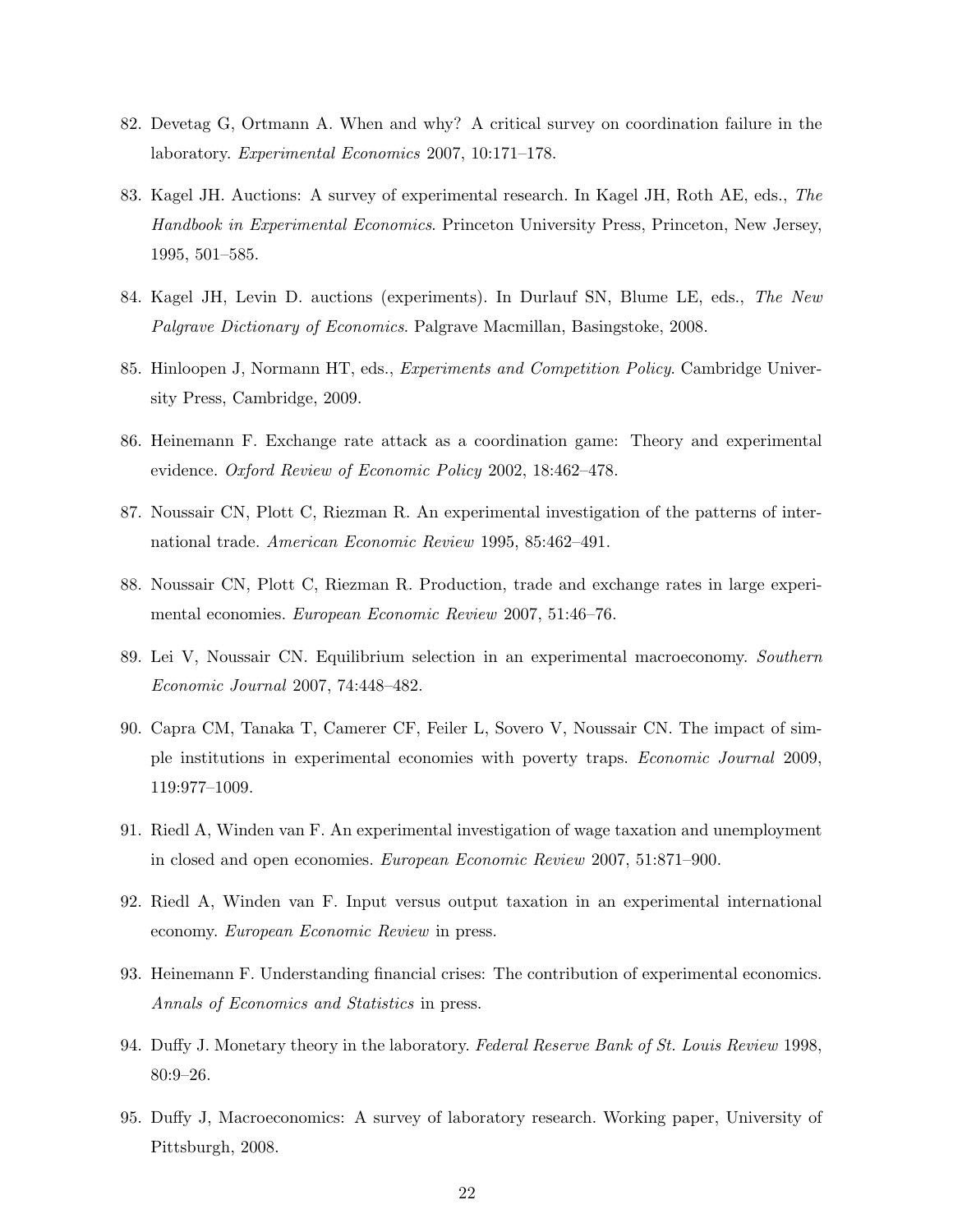- <span id="page-25-0"></span>96. Normann HT, Ricciuti R. Experiments for economic policy making. *Journal of Economic Surveys* 2009, 23:407–432.
- <span id="page-25-1"></span>97. Riedl A. Behavioral and experimental economics do inform public policy. *FinanzArchiv / Public Finance Analysis* 2010, 66:65–95.
- <span id="page-25-2"></span>98. McCabe K, Houser D, Ryan L, Smith V, Trouard T. A functional imaging study of cooperation in two-person reciprocal exchange. *Proceedings of the National Academy of Sciences* 2001, 98:11832–11835.
- <span id="page-25-3"></span>99. Kosfeld M, Heinrichs M, Zak PJ, Fischbacher U, Fehr E. Oxytocin increases trust in humans. *Nature* 2005, 435:673–676.
- 100. King-Casas B, Tomlin D, Anen C, Camerer CF, Quartz SR, Montague PR. Getting to know you: Reputation and trust in a two-person economic exchange. *Science* 2005, 308:78–83.
- <span id="page-25-4"></span>101. Krueger F, McCabe K, Moll J, Kriegeskorte N, Zahn R, Strenziok M, Heinecke A, Grafman J. Neural correlates of trust. *Proceedings of the National Academy of Sciences* 2007, 104:20084–20089.
- <span id="page-25-5"></span>102. Sanfey AG, Rilling JK, Aronson JA, Nystrom LE, Cohen JD. The neural basis of economic decision making in the ultimatum game. *Science* 2003, 300:1755–1758.
- <span id="page-25-6"></span>103. Knoch D, Pascual-Leone A, Meyer K, Treyer V, Ernst F. Diminishing reciprocal fairness by disrupting the right prefrontal cortex. *Science* 2006, 314:829832.
- <span id="page-25-7"></span>104. Fliessbach K, Weber B, Trautner P, Dohmen T, Sunde U, Elger CE, Armin F. Social comparison affects reward-related brain activity in the human ventral striatum. *Science* 2007, 318:1305–1308.
- <span id="page-25-8"></span>105. Tricomi1 E, Rangel A, Camerer CF, O'Doherty JP. Neural evidence for inequality-averse social preferences. *Nature* 2010, 463:1089–1091.
- <span id="page-25-9"></span>106. Coricelli G, Nagel R. Neural correlates of depth of strategic reasoning in medial prefrontal cortex. *Proceedings of the National Academy of Sciences* 2009, 106:9163–9168.
- <span id="page-25-10"></span>107. Smith DV, Huettel SA. Decision neuroscience: neuroeconomics. *Wileys Interdisciplinary Reviews: Cognitive Science* 2010, 1:854–871.
- 108. Glimcher PW, *Foundations of Neuroeconomic Analysis*. Oxford University Press, Oxford, 2011.